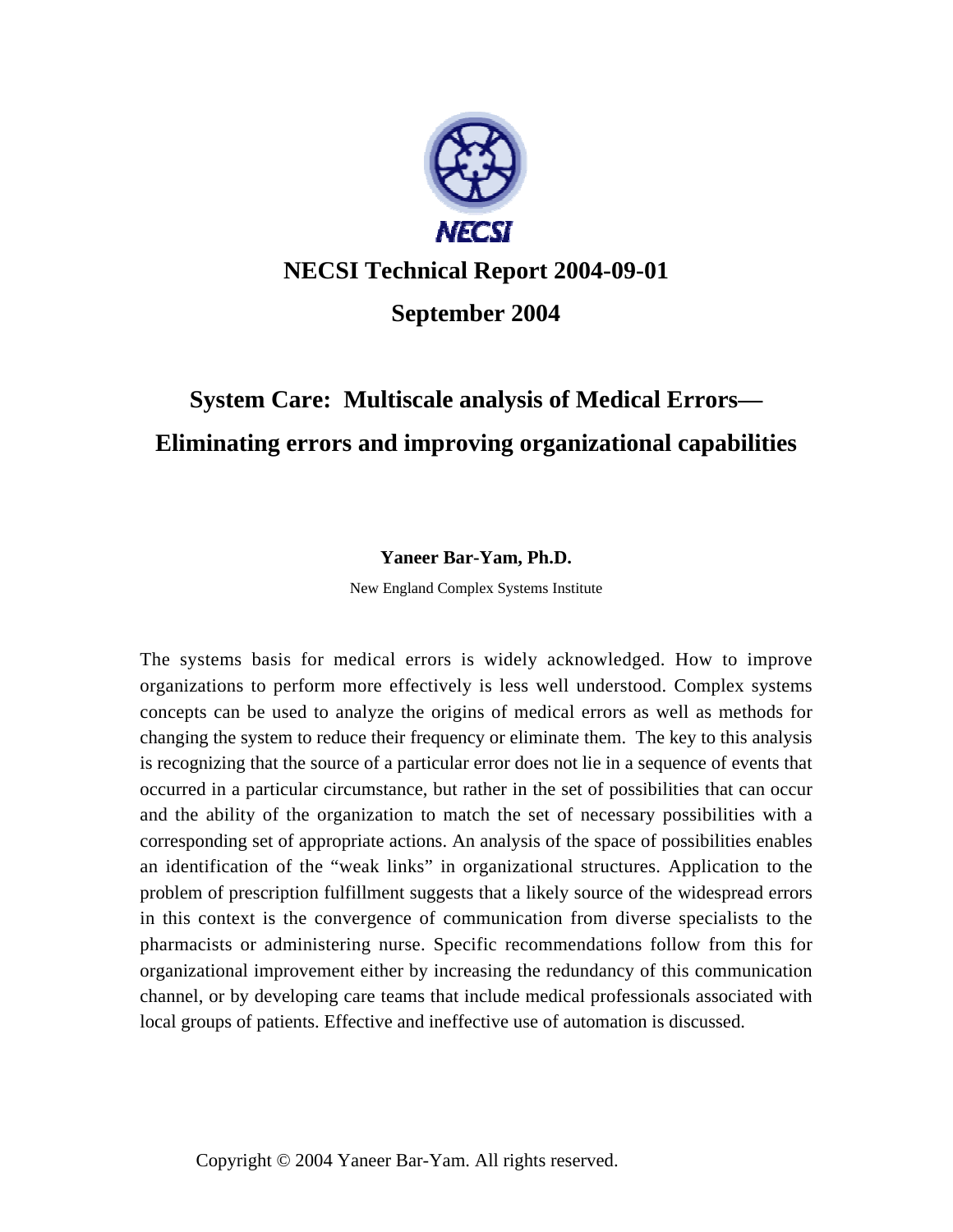#### *Article Series Introduction:*

*Rapid improvement in the quality of care has become a high priority for the healthcare system. Despite the expansion of medical knowledge, the use of increasingly sophisticated technology, and the high level of physician training, measures of the quality of care, return on investment [1] and the incidence of medical errors [2] depict a severely under performing system.*

*This is the second of four articles that address the healthcare system using recent fundamental advances in complex systems research.[3] The central analytic tool that will be used in these papers is Multiscale Analysis [4,5], which identifies the functional effectiveness of a system by considering the set of actions a system can perform at different scales.*

*The four articles in this series identify the interplay between individual and system capability for particular organizational forms and demonstrate both why and how the current difficulties in the healthcare system exist. They also provide direct recommendations as to how effectiveness can be dramatically improved, while keeping within the financial constraints of the system. These articles explain why system structure and behavior rather than individual competence or negligence should be the center of attention for quality improvement and error reduction strategies. Beyond this recognition, they provide specific strategies for such improvement efforts. The four articles address in turn:*

- *(1) The role of the financial and organizational structure of the healthcare system in inducing resistance to efficiency improvement and ineffectiveness pointing to the need to separate types of tasks, simple and repetitive tasks from complex and unique ones, and have different organizational forms address each type of task to enable both efficiency and effectiveness.*
- *(2) The role of complexity in the inability of existing organizational structures to reliably perform increasingly complex tasks in individual care—pointing to the need for a local team-based structure, which distributes but integrates observation, decision making and actions so as to enable tasks that are much more complex than any one individual can perform.*
- *(3) The ineffectiveness of prescribed protocols, planning and assignment of responsible individuals to oversee complex tasks—pointing to the need for organizational learning, superceding individual training, as a means for creating effective teams that can perform complex tasks.*
- *(4) The limitations of technology in addressing high complexity tasks—pointing to the need for appropriate technology and the recognition of the proper place for its use in the efficient and effective healthcare and public health system.*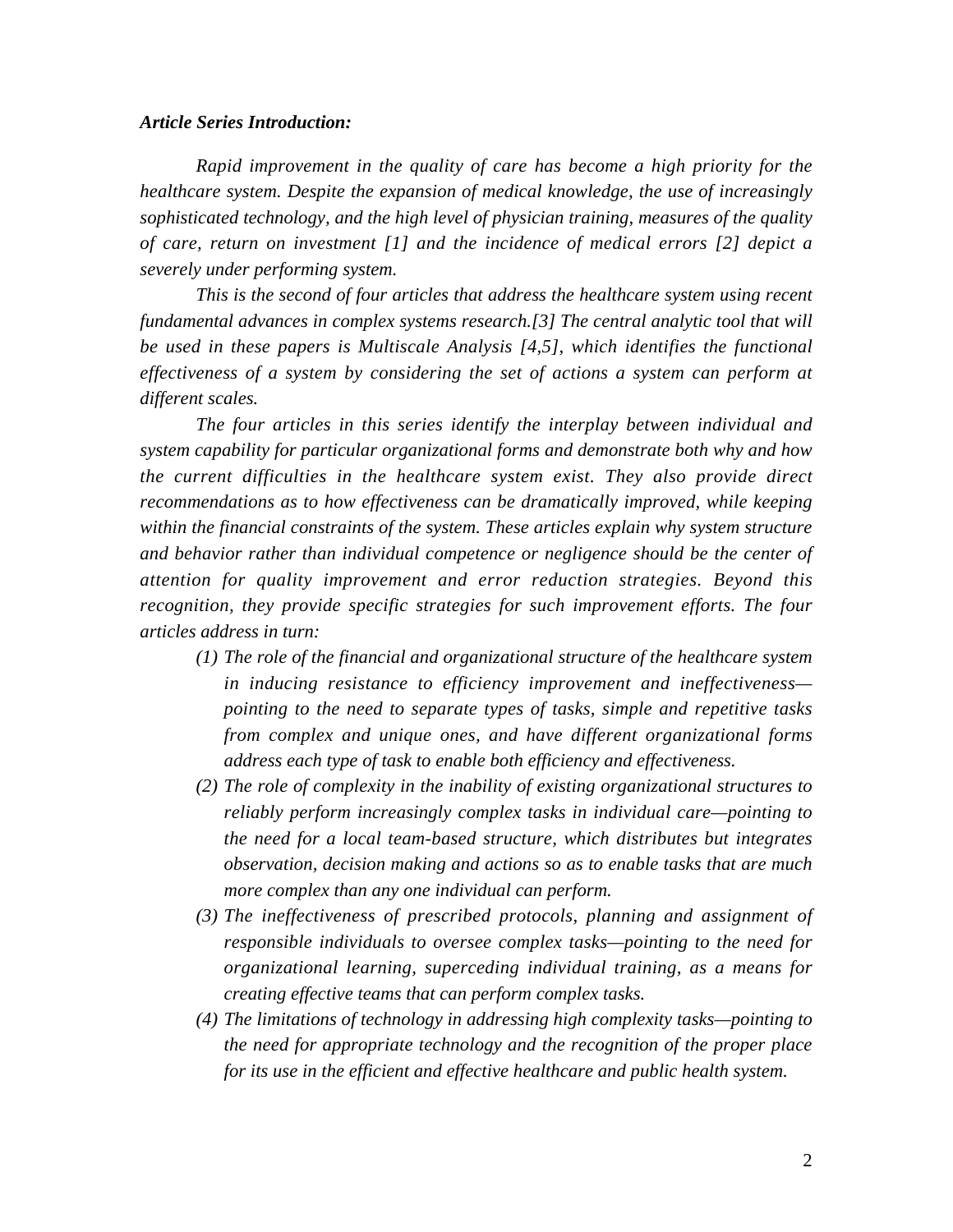In this, the second article in the series, we discuss a set of approaches to reducing medical errors with specific application to the problem of prescription fulfillment errors. The discussion focuses on five natural approaches to error reduction: feedback correction, eliminating steps, redundancy, automation, and reducing the local complexity of the task. All of the approaches may be useful under some circumstances, however, the analysis suggests that for the current prescription error problems, increasing the redundancy should provide the best strategy for achieving immediate improvement. This conclusion arises from the existence of converging communication channels between specialist physicians and those who fulfill their instructions. A broader view on the organizational structure suggests that there is an increasing need for team based medical practice. Teams provide a significant increase in ability to deal with complexity over the current strategy of increasing specialization.

The following sections are, in brief: 1) the growing recognition of the significance of medical errors, 2) the problem of prescription errors, 3) the space of possibilities analysis methodology, 4) approaches to reducing medical errors, 5) reducing the local complexity of tasks, 6) evaluation of the improvements that can be expected, 7) conclusions.

#### **Medical Errors**

In recent years, the health care industry has grappled with an increasing awareness of its own fallibility. A 1999 Institute of Medicine (IOM) report[2] announced that preventable medical errors of all kinds are killing between 44,000 and 98,000 people per year—more than the number of deaths due to automobile accidents or breast cancer. While the methods of counting and accounting for medical errors are disputed, the problem has become acute no matter whose numbers you trust. The dangers associated with receiving medical care have become a growing concern for the American public. Dramatic examples of medical errors—often fatal—appear regularly on the front pages of newspapers and the covers of magazines. The public's perception of medical errors is often dominated by a scapegoat mentality that prompts reporters and readers to assign unambiguous blame to a particular individual, procedure, or device.

The need for widespread improvement has been recognized, but it's not always clear what kind of framework can help health care providers understand how these errors come about. The IOM has emphasized that the key to reducing medical errors is an understanding that they are "systems related" and not attributable to individual negligence. Recognizing that the errors come from system design is a positive step, but it doesn't actually tell you how to improve the system to prevent the errors from occurring. Before we can understand how to improve the system, though, we need to look at what is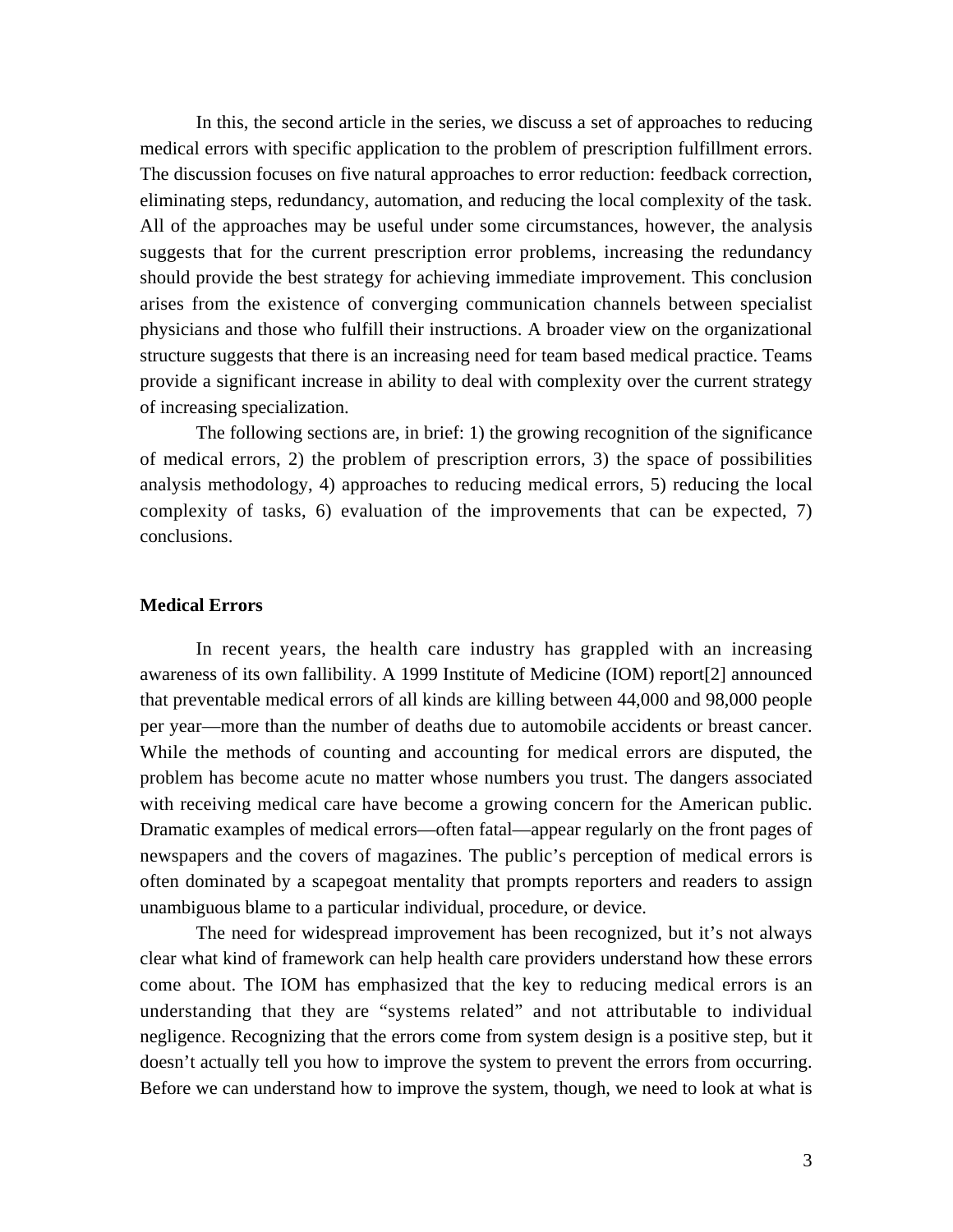needed to provide effective and error-free medical care. In this paper, we will construct a portrait of a medical system that offers highly effective and extremely specific individual care. The third paper will discuss in greater detail key strategies for improvement of the system to achieve such behavior.

#### **Prescriptions and the problem of providing medication to patients.**

There are many aspects of patient care where medical errors arise. We will discuss the example of the prescription error problem, one of the most common and extensively studied forms of error. The lessons we will learn from this example can also be applied to other areas where problems arise.

Providing medication is an important—and complex—service that the medical care industry provides. One way of understanding the complexity of a task is to count the number of possible options. How complex is the task of drug prescription and delivery? Today there are about 15,000 registered drug names in the United States. Supplying the right medication for a patient, then, means making sure that he/she receives the right one of those 15,000 possibilities. But that's not all; not only are there numerous drugs available, but there are many possible dosages—both quantity and timing—and methods of administering them. With all of these different parameters, imagine all of the possibilities, many of them potentially harmful. Nurses recognize this complexity and use a five "rights" mantra —the right patient, the right drug, the right time, the right dose, and the right route. Given a high-complexity task, where there are many wrong outcomes for each right outcome, errors are likely to occur. Conversely, if many errors are taking place, it's very likely that there's a high complexity task that isn't being dealt with effectively by the existing system.[3] The problem with the system for providing medication is that for many years it hadn't been revised to accommodate the increased complexity of its task. Today there are many efforts to improve the system, however, to make new systems work well, it is important to understand why the old system is failing.

For example, let's imagine how the traditional system might work for inpatient medications. The doctor scribbles the prescription on the patient's medical chart, possibly using certain well-established abbreviations. Then, a hospital employee copies it from the chart. The copy is taken to the pharmacy, where a pharmacist reads and fills the prescription. He gives the medication to a hospital employee (perhaps the same one, perhaps not), who then transports it to the appropriate area of the hospital, where a nurse finally administers the medication to the patient.

Let's start by examining one segment of the process: the doctor scribbling the prescription on a piece of paper. Theoretically, a doctor might have 15,000 possible medications to choose from when writing a prescription. One high-profile aspect of this proliferation of choices is name confusion. Take the example of these two drugs: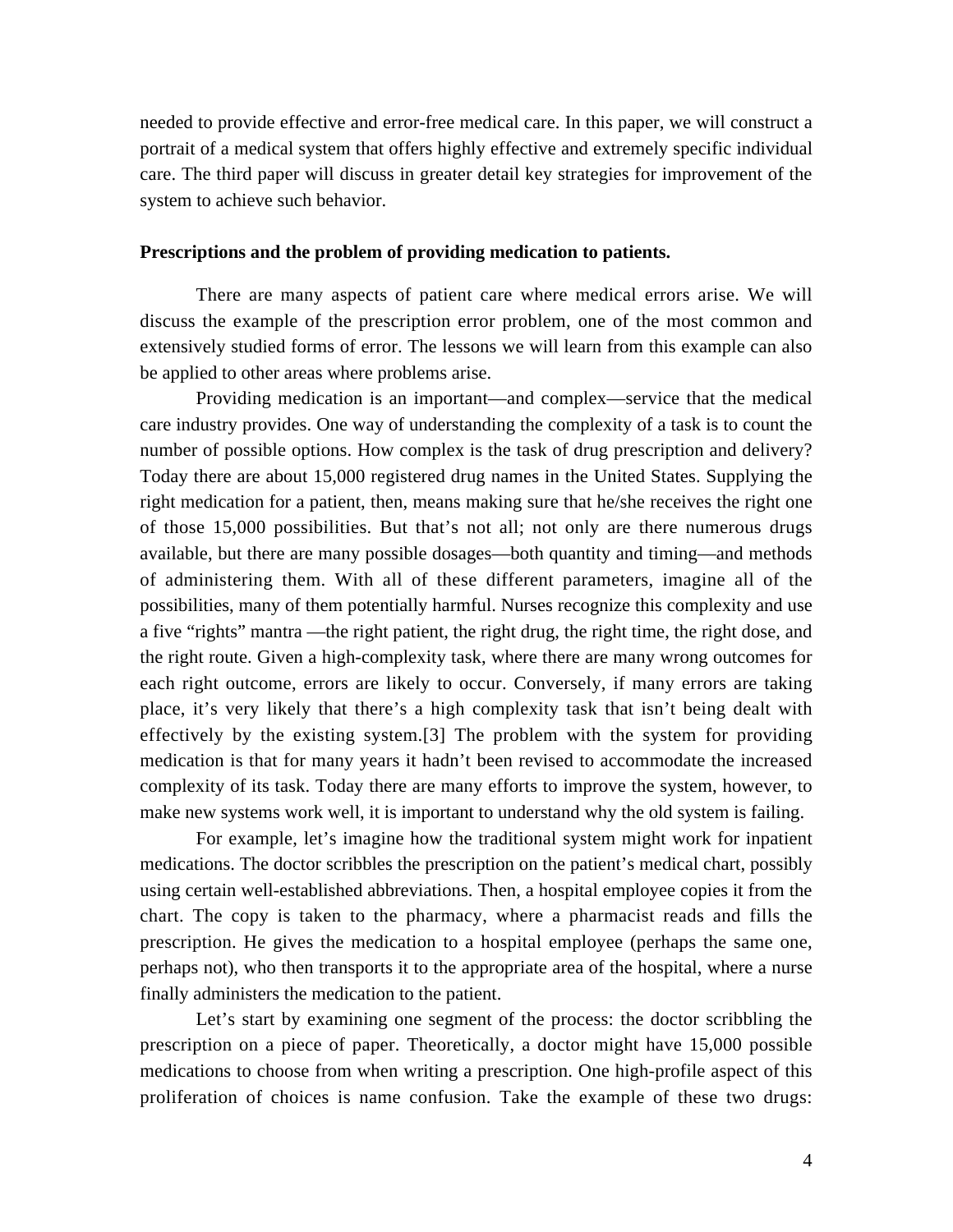Celebrex and Cerebyx. Celebrex is a prescription medication that provides pain relief from arthritis. Cerebyx, on the other hand, is an anticonvulsant prescribed for the treatment of seizures. Name confusion has led to mistreatment of patients and this pair is only one example of the many pairs of similarly named drugs that have caused confusion in the writing or filling of prescriptions. Some further examples are Lamictal (an anticonvulsant used to treat bipolar disorder) and Lamisil (an antifungal drug); Zyrtec (an antihistamine) and Zantac (an ulcer drug); Sarafem (an antidepressant) and Serophene (a fertility drug).

Prescription errors also occur in specifying the correct dosage. For example, in a highly publicized case in Washington, DC, [6] a surgeon wrote a prescription for ".5 milligrams" (not "0.5") of morphine for a nine-month-old baby, to be administered by a nurse after a series of operations. The unit clerk transcribed this number as "5 milligrams," without a zero or a decimal point and the medication was dispensed in that amount. The nurse tending the child followed the order, and due to the erroneous dosage—ten times the intended amount—the child died.

Given this account of what happened, we might blame any one of the people involved in the prescription-filling process. We could argue that the doctor made the crucial error in leaving off the extra "0" before the decimal, making the number more open to possible misinterpretation. Or we might insist that the clerk's misreading and misfiling of the prescription was responsible. We could also contend that the nurse who administered the medication should have recognized that the dosage was too high for a small child. In the flurry of attention that followed this case, all of these hypotheses for who was "at fault" were proposed.

#### **Space of possibilities**

This account of the events leading up to the tragic error, however, leaves out the most important information of all: the space of possibilities for each step. Each of the individuals involved in this case had a distinct set of possible choices in the actions that he or she took. The set of possibilities for each task determined the likelihood for error. Without understanding the space of possibilities, we simply cannot evaluate the system to determine where the errors are coming from.

For example, what if morphine were *only* administered in the amount of 0.5 milligrams, to any kind of patient? If this were the case, the pharmacist and the nurse should have known that there's never, *ever* an instance in which 5 milligrams of the drug should be dispensed. On the other hand, if morphine were usually administered at 5 milligrams, then more responsibility might lie with the doctor, who should have been more careful to emphasize that this was an exceptional case by adding the extra zero and perhaps making the decimal point more visible.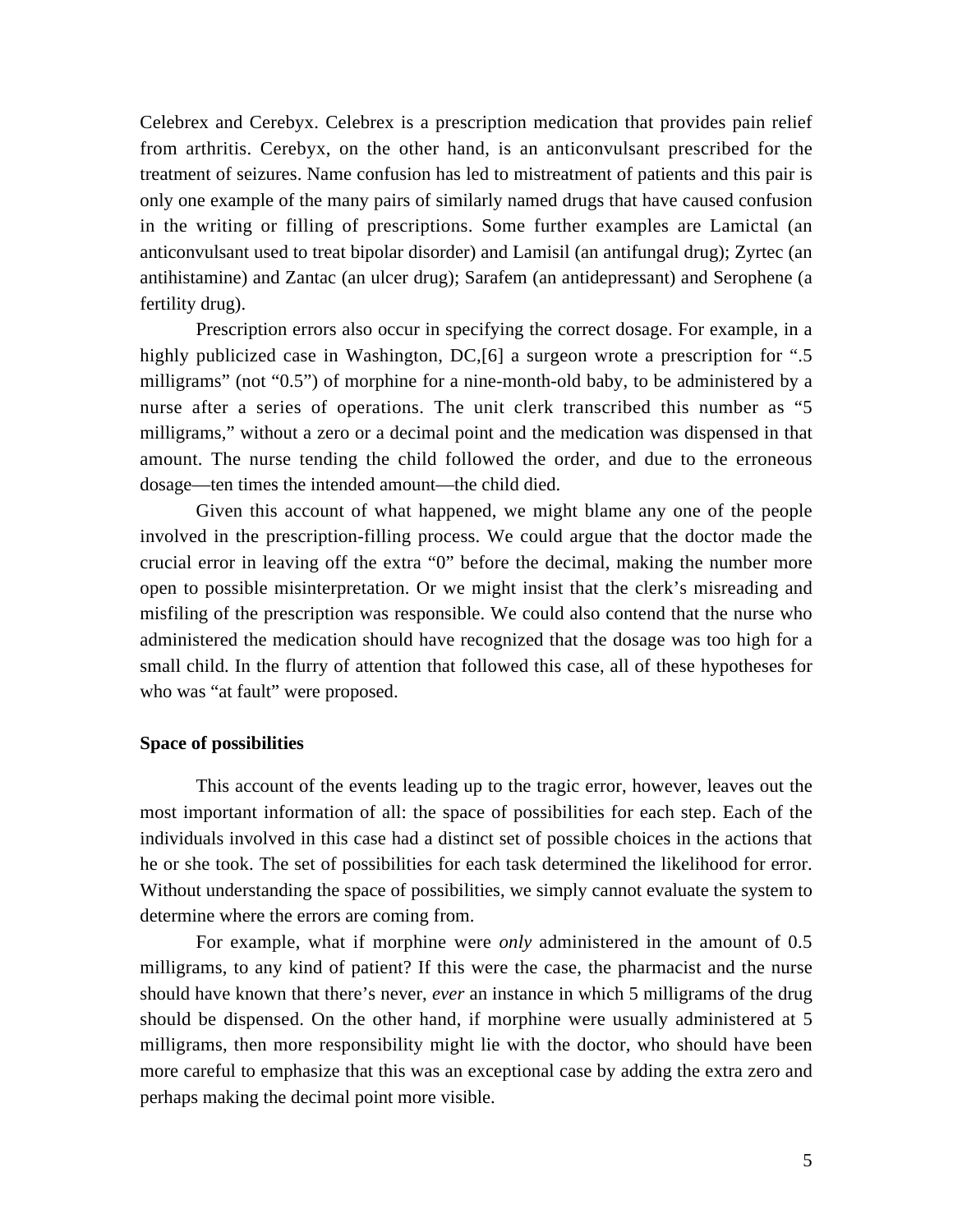Figure 4.1 presents a graphical illustration of the space of possibilities for this problem. The dots represent the set of possible outcomes for the decision-making process in administering medication to a patient. Each dot (in a multidimensional space) is a possibility that under some circumstances could be correct; each possibility is defined by the type of medication, dosage, route, patient, and time of administration. For a given situation, we want one and only one of these possibilities to occur.



Figure 4.1: The space of possibilities: Each dot represents a possible valid decision.

Ideally, when a doctor writes a prescription, he will record information that corresponds to a complete description of one of these possibilities. Then, through the process of filling the prescription, the correct choice should be made. Now, loosely speaking, the complexity of a system is the amount of information needed to determine which of these dots is the one that has happened (or should happen). One measure of this is the length of that description—the number of letters, perhaps, used to record it. Therefore, the complexity of a particular prescription can be measured by the length of the description the doctor has written down.

What happens when errors occur? If a doctor miswrites a letter, or a pharmacist misreads a letter, the prescription no longer describes exactly the correct possibility. In Figure 4.2 the rings around the dots represent these errors of perception. Accidentally switching one letter for another in writing the name of the medication, for example, would correspond to moving out to the first ring around the dot. Another error would place us in the second ring. Because some of the error distances around the dots overlap in this space of possibilities, a small number of errors can take us from one distinct possibility to another.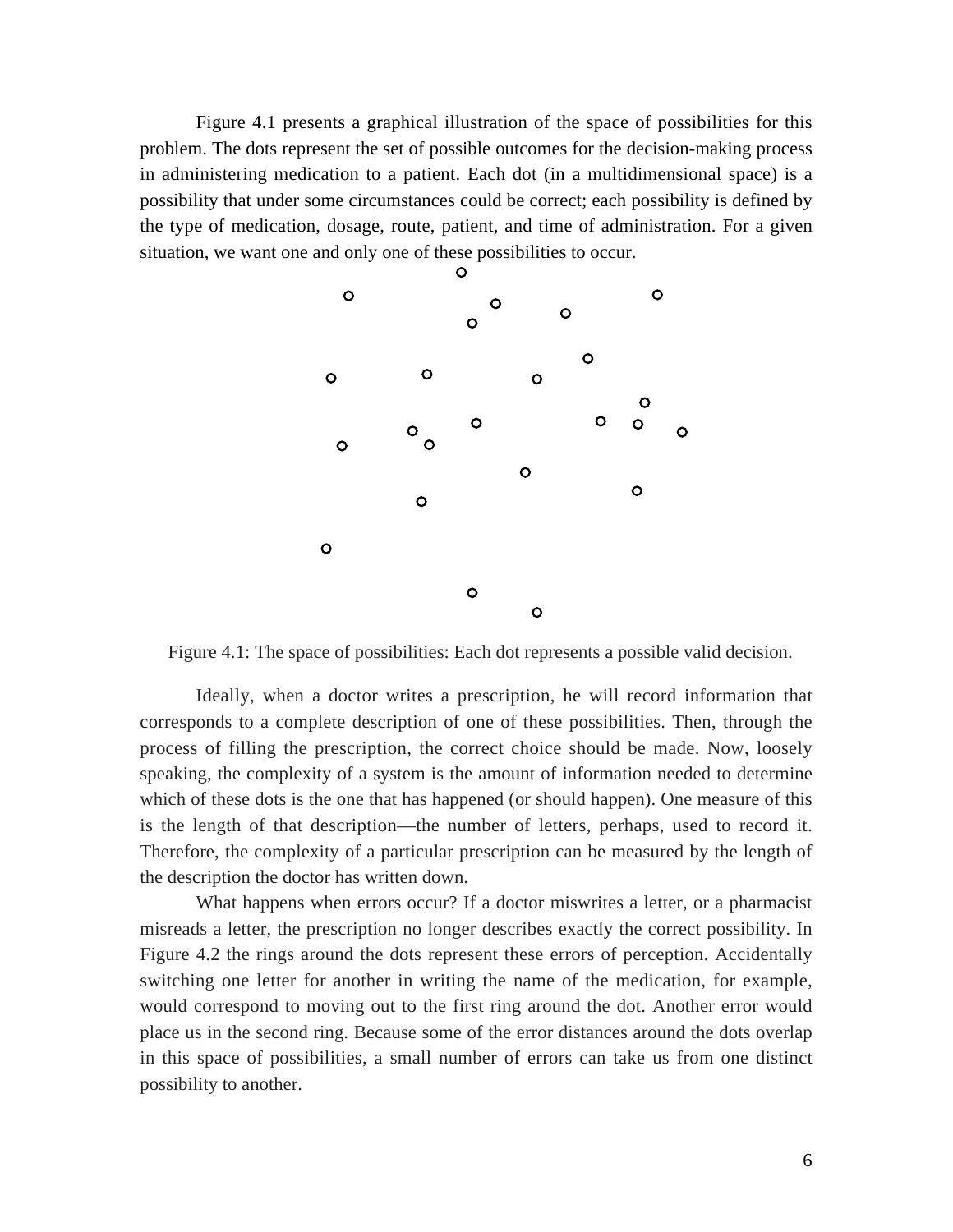

Figure 4.2: The rings represent the effects of errors. As long as the rings don't overlap the intended (right) decision can be inferred.

Suppose a doctor were writing a prescription for Cerebyx, but he makes three errors in his handwriting: he accidentally writes an "l" instead of "r," and an "e" instead of "y," and then inserts an "r" after the "b." With those three errors he's now written "Celebrex," a completely different drug. His errors have moved him from specifying one possibility to specifying another. If he only makes one of those errors (and writes "Celebyx," for example), the prescription will lie somewhere between possibilities. At this point, it's ambiguous which possibility is called for—did the doctor mean to write "Celebrex" or "Cerebyx"?

From this discussion, we can see that it's crucial to understand the structure of the space of possibilities. If there were no drug with a name very close to Cerebyx, then one or two wrong letters might not make such a difference. (For example, if there were only two drugs available on the entire market, Cerebyx and Prozac, then accidentally writing "Celebyx" would still unambiguously point to Cerebyx.) If all medications were administered to patients at a dosage of 0.5 units, then even the dropping of the zero from the prescription would not lead us ambiguously close to any other possibility—because there would be no other possibilities for dosage. The further away the dots are—or the fewer dots there are at all—the less likely you are to make enough errors to cross the space between them.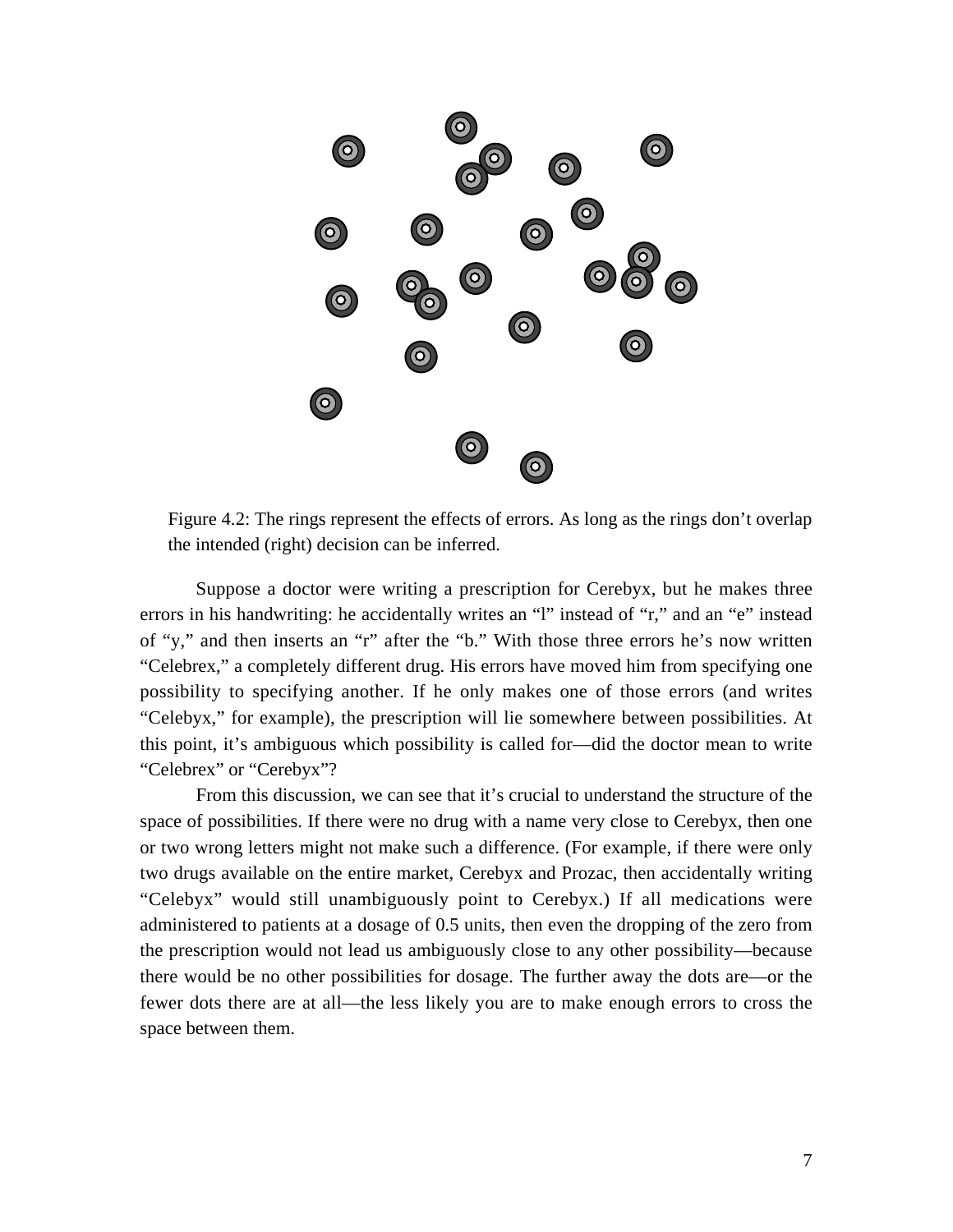#### **Error prevention and correction**

In response to the medical error problem, many organizations have produced recommendations, proposing a variety of procedural, organizational, and technological changes that hospitals, clinics, and pharmacies can carry out to reduce errors. Many of these recommendations are quite reasonable. However, unless you have a sound understanding of the system you're trying to change, it's difficult to understand which changes will really help. It is also often hard to motivate people to make a change without being able to explain why it should work and even how well it should work. The key is understanding the fundamental role of complexity and scale and this is what will be used to analyze the proposed changes.

There are five quite natural approaches to reducing medical errors: feedback correction, eliminating steps, redundancy, automation, and reducing the local complexity of the task. The first four when appropriately used and effectively implemented can ensure that a decision that has been made is actually carried out. The last (reduction of local complexity) also has another use: reducing the likelihood of decision-making errors. Each of these approaches will be discussed below.

In talking about these methods of error reduction, it's important to be clear about one thing: we're not talking about subtle errors of judgment in the actual medical decision regarding what treatment is necessary. The errors we're talking about are obvious differences between what should be done (as decided by the physician) and what is actually done.

The diagram in Figure 4.3 illustrates the process we are concerned about. One decision maker, D (usually a doctor seeing a patient), makes the decision about the right action to perform. This decision is communicated through a series of intermediaries who carry out the intended treatment. The methods of error correction address the problem of deviations from the desired track—resulting in a different treatment than was intended by the doctor.



Figure 4.3: A decision followed by several communication steps, with possible errors, and then action.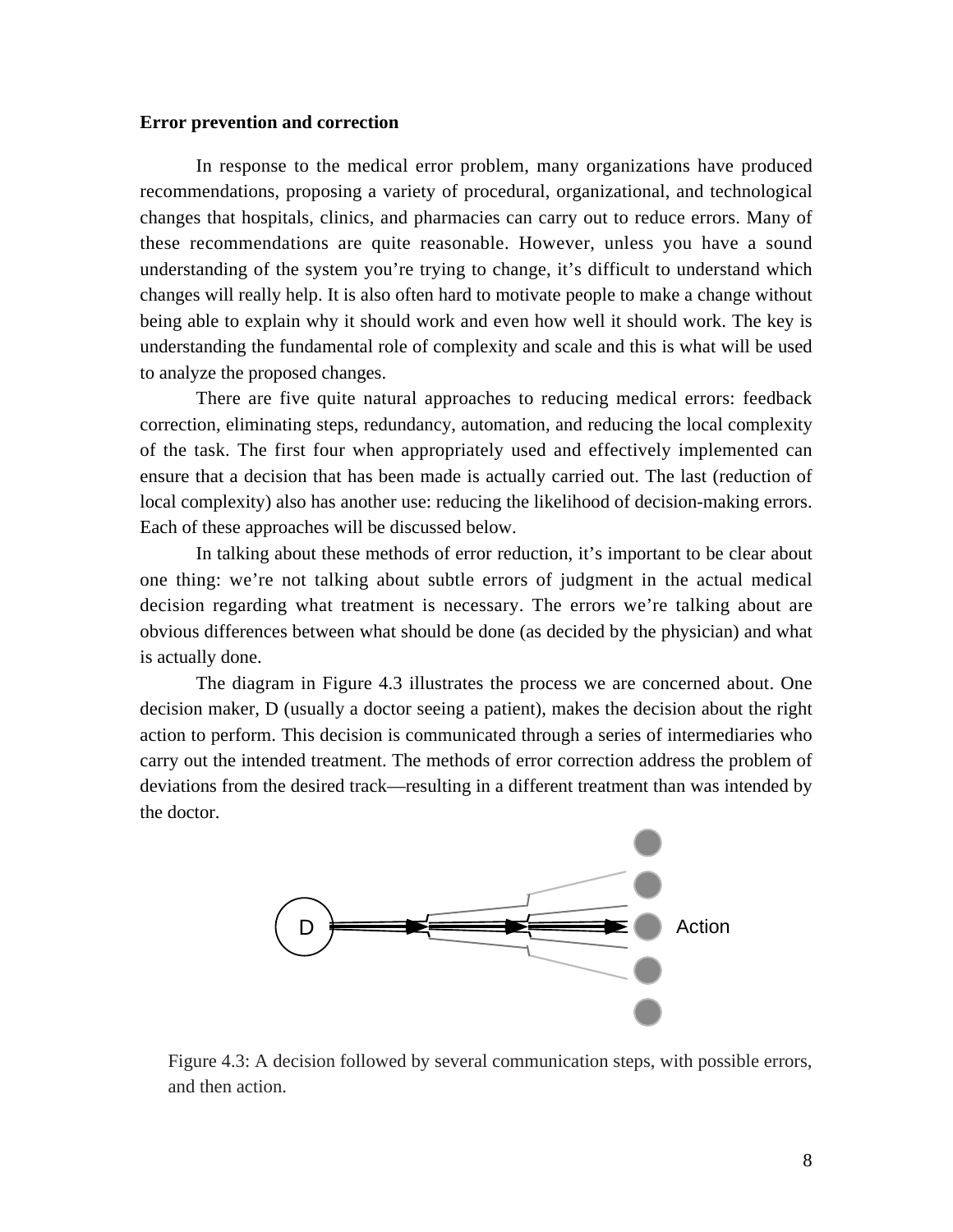The model of medical practice described in this diagram doesn't always apply, but it is helpful to think about this as a first step toward considering some of the key issues associated with medical errors. Still, we should be aware of the assumptions it requires. First of all, we assume that the only decision-maker in this process is the doctor. Under this assumption all other health professionals, be they nurses, technicians, or pharmacists, simply carry out the practical details of a decision which has already been made. The pharmacist simply translates the information from the doctor (the prescription) into the medication, and the nurse just administers that prescribed medication. The second and more subtle assumption is that the pharmacist receives only instructions from one kind of doctor (not one doctor but rather one kind of doctor).

Neither of these assumptions is necessarily true. Later in the paper we'll discuss their limitations, and what happens when they don't match what's really going on. Starting with a simplified picture will enable us to introduce the basic strategies for preventing errors. When we add more real-world complications we can see how they affect the usefulness of each of these strategies.



Figure 4.4: Adding a second path of information allows for feedback correction, but setting up and coordinating the extra path often creates its own opportunities for failure and surely is a lot more effort.

#### *Feedback correction — Check once, check again*

If errors are occurring in your system, one way to remove them is to put checking procedures in place to catch errors that have already occurred. For drug prescription and delivery, this kind of "feedback correction" involves double-checking the prescription at the end, or possibly at various stages in the process.

The most direct way would be for the doctor herself to check the medication before it's administered to the patient. Ideally, here's how this would work. The doctor writes a prescription in the hospital, which then follows the ordinary routes—it's taken by the hospital employee to the pharmacy, where the prescription is filled. Then, the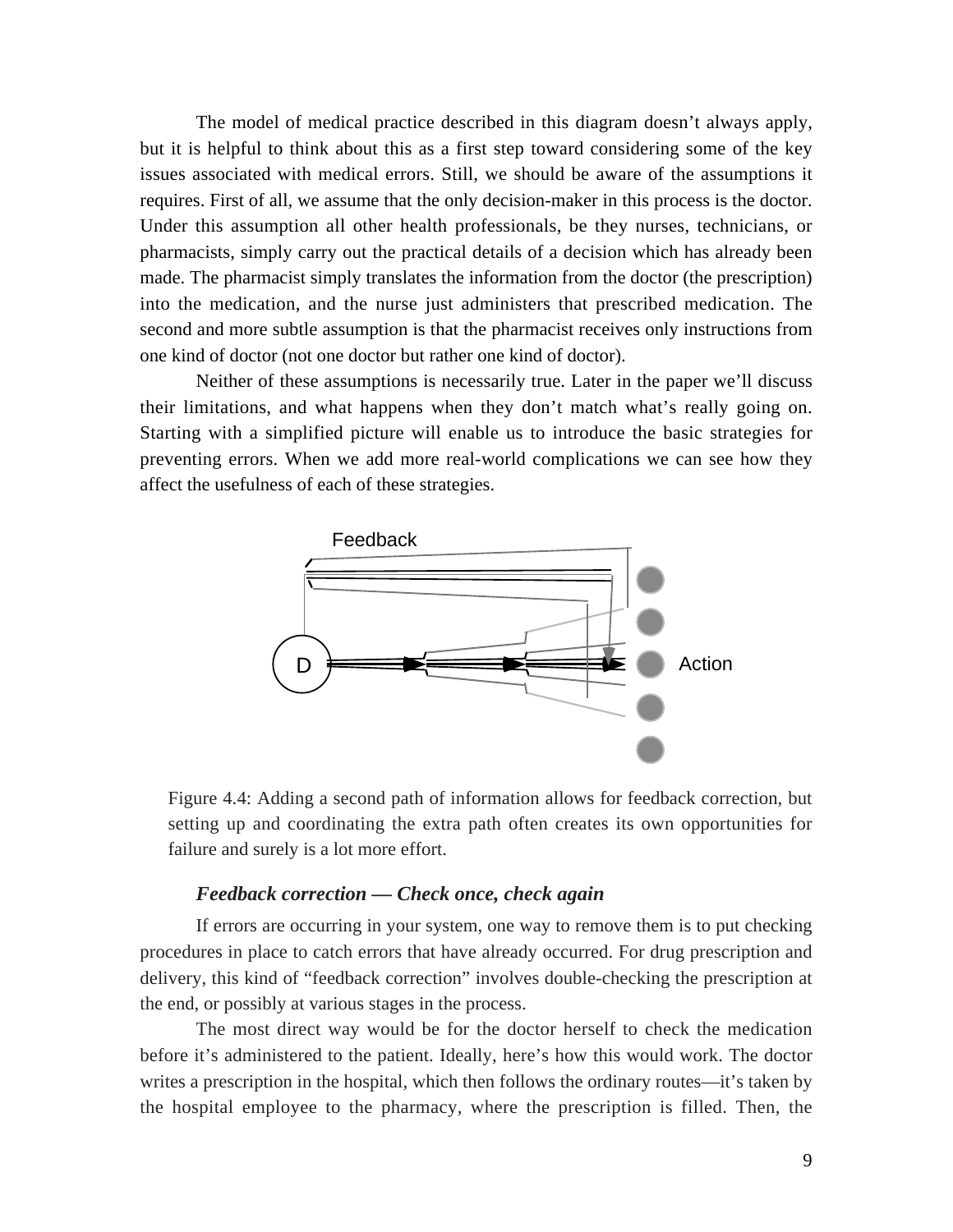prescription returns to the doctor, who checks to make sure that the medication is what she meant to prescribe in the first place. If so, then she gives the green light and everything is as it should be. If it's not, then the error has been caught and the prescription is sent through the same process again.

This scenario might seem sort of unrealistic. Doctors have a lot to do and it is unreasonable to expect that they will double-check every medical procedure in the hospital. Furthermore, coordinating the doctor's schedule to be at the right place and time would be ridiculously hard. However, there are more feasible ways to carry out this approach. For example, if the particular medication needed is accessible nearby, this kind of double-checking by the doctor might be possible. This happens in limited ways already for some medications that are "on-hand" on the hospital floor, emergency room or even doctor's office.

The existing hospital procedure also has a more general double-checking procedure. The prescription written by the doctor stays on the patient's chart, which is kept with the patient. A copy of the prescription is made, which is the copy that is taken to the pharmacist. Once the prescription is brought back to the patient, it can be checked against the original that stayed with the patient. Of course, as we've found out from the case in Washington DC, the additional copying adds a step that might itself introduce errors. Making sure that the initial copy is a good one requires care and automatic methods like using carbon paper, a photocopier or a fax machine, may ironically add other opportunities for problems (poor copy quality, malfunctioning equipment, and a need for adequate supplies, repairs and backup systems).

With all double checking procedures, we create two paths for the information instead of just one (see Figure 4.4). One copy of the prescription is sent to the pharmacist, where it is filled. The other route doesn't directly involve the medicine; it's only function is to keep an accurate record of the information in the prescription used to determine the medication. Once the medicine is obtained, it is double-checked against the other copy to make sure that the medication is the one that was originally prescribed. This type of double-checking procedure would catch errors that occur between the act of the doctor's writing the prescription and the actual administration of the medication.

However, there are several problems with this approach. First, this approach creates additional steps were errors can be introduced. Creating an extra path for information requires at least two additional acts, one at the beginning when the information splits into two paths, and one at the end when they are checked against each other. Moreover, this approach would not catch errors in the first step of the process, when the physician actually writes the prescription. If the prescription is written with an error and we duplicate the prescription, the error now exists in both copies. Because the first step of in the process plays a special role, we will pay particular attention to it in the discussion of each of the strategies for reducing errors. To solve this problem, we must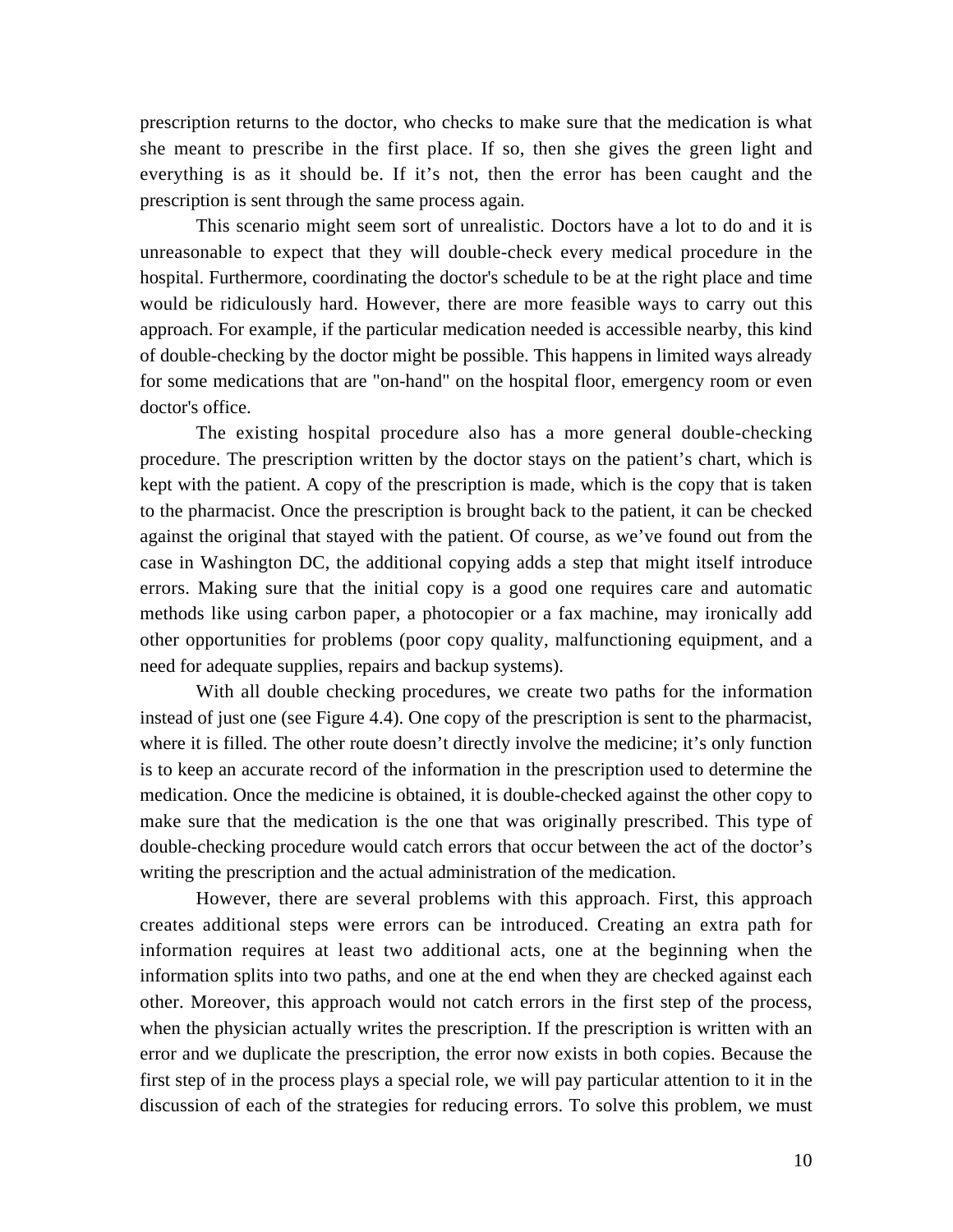consider the act of writing out the prescription as the first step in the communication channel and find some way to duplicate that step. Before we discuss how this can be done, however, let's consider the possibility of removing unnecessary steps.



Figure 4.5: Removing unnecessary steps (here there is one less step than in Figure 4.3) reducing the possibility of error when those steps are likely to cause errors.

#### *Removing unnecessary steps*

Another important approach to reducing errors is to eliminate steps that might introduce errors (Figure 4.5). In the Washington DC case, for example, if the prescription had not been copied, perhaps the decimal point would have been noticed and the patient would have been given the right prescription.

If a current procedure contains unnecessary steps, removing the unnecessary steps reduces the likelihood of errors in the original process, which is better than having to eliminate errors once they have been made. This is also a good approach for reducing the amount of time needed to complete a process. For example, recently in a different hospital in Washington DC, the number of steps required to receive the results of a blood test was reduced from 8 steps involving 7 people and taking about 60 minutes to 3 steps involving 3 people and taking only 3 minutes.[7] This change in procedure was achieved by placing a small blood-testing facility right in the middle of the emergency room. With this arrangement, the person who draws the blood can immediately take the sample to the testing location, rather than having to send the blood sample to a different part of the hospital, saving a great deal time and making the overall process much more efficient.

However, there are also some problems that may occur when we try to eliminate unnecessary steps. First, the extra steps may be needed for other purposes. For example, if we want to have feedback checks as discussed in the last section, then extra steps are necessary. While reducing the number of steps reduces the likelihood of error, if we eliminate key checks we may actually end up increasing the number of errors. Evaluating the tradeoff (between adding steps that allow checks and removing them so they don't add more error) requires careful thought. Eliminating communication steps is also not possible when you want people to work together sequentially so that the task can be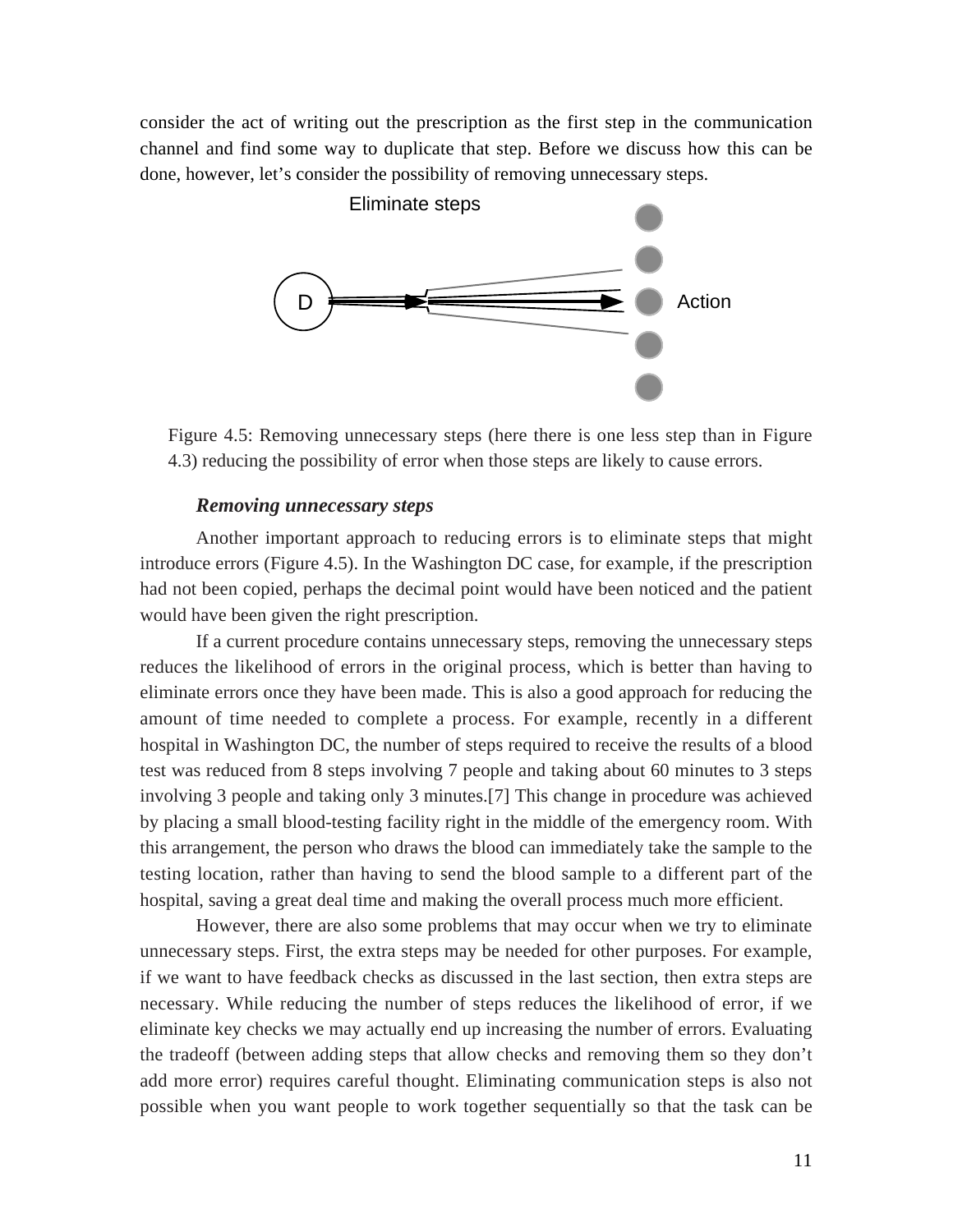distributed among them. This often is the case when specialists or special equipment are necessary for part of the process.

Moreover, the approach of eliminating steps, like feedback checking, does not affect the very first step: the writing of the prescription. We can't eliminate that step (unless the doctor administers the medication) and preventing errors in the first step is important to ensuring that errors will not occur.



Figure 4.6: Redundancy adds more information, thus reducing the likelihood of errors at each step (including the first one), causing the spread of possibilities to decrease as shown.

#### *Redundancy*

The third approach to preventing errors uses redundancy. To create redundancy, one starts with more information at the outset of a procedure. The key to reducing the chance of error is to obtain more information from the physician at the start of the process. This information then follows along the entire route of the process so that everybody on the way can check to make sure that what they are doing is correct, thereby reducing the overall likelihood of errors (Figure 4.6). Having a lot of extra information could be burdensome, but it turns out that even just a little more is enough to reduce errors dramatically.

To implement this approach for medications the doctor would include twice as much information about the desired medication on the prescription. Using more words than the minimum necessary to specify which possibility is intended, provides a redundancy that can help to eliminate errors. If we consider a prescription that would be implemented correctly without the extra information, adding additional words gives nothing new and seems unnecessary and a waste of time. However, when there are errors and the extra information leads to a correct choice, it makes all the difference in the world.

For example, all doctors could write down on prescriptions both the generic and trade names of a drug, or they might write the name of the drug and the condition that it's being prescribed for (the indication). Any kind of additional information that could be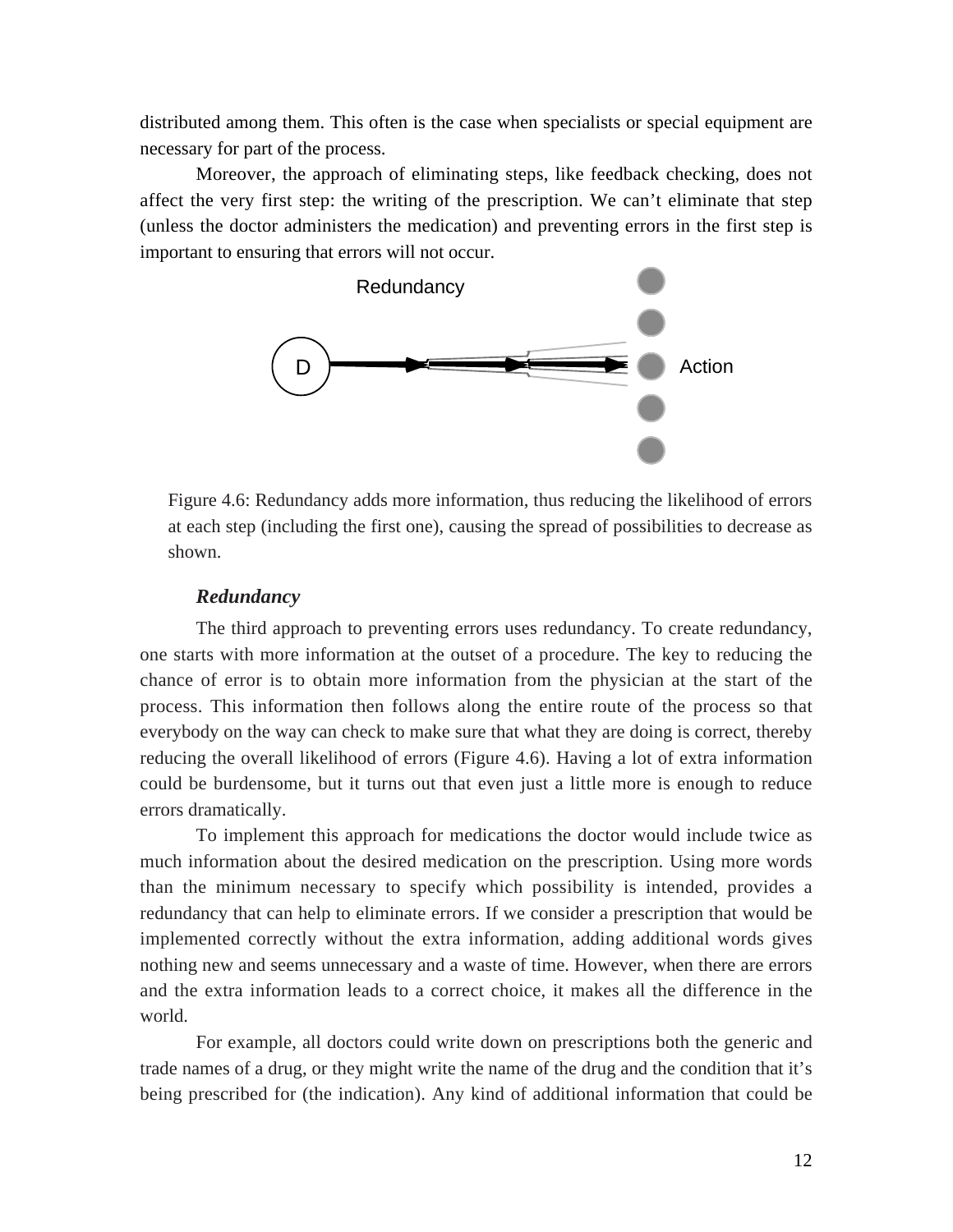used to identify the drug needed could be required on the prescription—including, even, the shape or color of the packaging This information is redundant, but it serves as a check on the other, standard form of description.

If you always write the drug name and the condition, then accidentally writing "Celebex; Seizures" instead of "Cerebyx; Seizures" would still indicate very clearly that you're prescribing the anticonvulsant Cerebyx, and not the pain medication Celebrex. By increasing the amount of information you're giving about the prescribed medication, you make the space of possibilities more and more dispersed. In effect this increases the distance between the dots in the space of possibilities shown in Figure 4.1, because the number of errors that would be necessary to go from one medication to another is quite large when there is more information. As the dots move farther and farther away from one another (with added redundancy of description), errors are less likely to matter. If the dots are farther away, then even four errors won't lead to any dangerous ambiguity.

This is also the reason why physicians are advised to write 0.5 and not just .5 when writing prescriptions. The former has enough information to be interpreted correctly most of the time while the latter is more prone to error because the redundancy is low.

Like feedback correction, adding redundancy to a procedure means adding time to the doctor's task. However, because of this redundancy, for example, having a prescription with both the name of the drug and the condition on it, the pharmacist (or the nurse, or the patient) may notice and be able to correct errors before administering the medication. In terms of complexity and scale, this is the same process as having the doctor re-approve the medication before it's administered. In both of these procedures, you're doubling the information that comes from the doctor so that the two sets of information can be checked against one another. With redundancy you double the information at once and the two sets of information, physically attached to each other, can be checked against each other at every step. With feedback the two sets of information are kept separate, and you check them against each other at a specific time later on. These two approaches are not exactly the same in the way they avoid errors, but they are close.

One of the crucial advantages to the redundancy approach is that it reduces the impact of errors in the very first step, the writing down of the prescription. No matter how the physician communicates the information the first time, including in automated ways that we will discuss next, the issue of making sure that this step is done well is crucial and redundancy can help.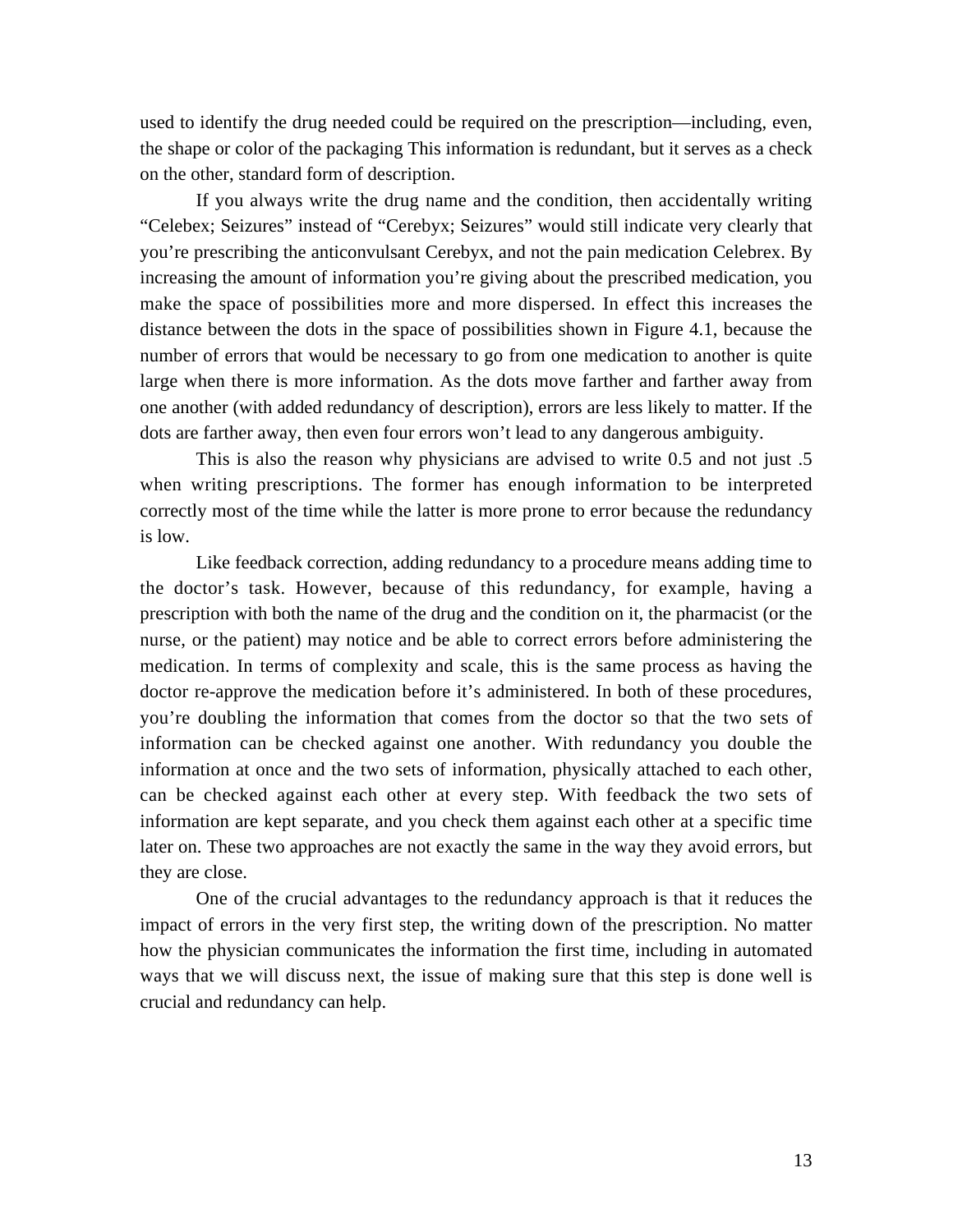

Figure 4.7: Automation reduces the likelihood of random mistakes occurring in the steps that have been automated, but may introduce problems at the starting point and through hard to find errors in implementation (bugs).

#### *Automation*

Automation involves identifying processes and chains of events that don't require complex decisions and making them more efficient by introducing computers and communication technology. This often also reduces the number of people or steps involved to eliminate handoffs or communications that may cause error.

Why are computers helpful in reducing errors? To start with, it's because they are less complex than people. Introducing a human being into a process produces the potential for change, because human beings are so complex. People are better at making subtle complex decisions than they are at automatic (rote) execution of simple tasks. For a given situation, there are potentially thousands of possibilities for what a person might choose to do. A computer, on the other hand, is not nearly as complex as a human being. It carries out repetitive, simple logic very reliably.

Automation is one of the most reflexively suggested methods of error reduction, but it's not always the answer. It is interesting that computers are proposed as the best way to avoid human errors when the most commonly used computers frequently crash. There are two key problems with automation: correct implementation and an effective user interface. If the system is not implemented correctly, the system will make many errors. This illustrated in figure 4.7 by showing the process moving in the wrong direction. Since people believe that automation is the answer to solving problems, they will usually blame the programmer for implementation errors rather than the approach of using automation itself. If the user interface is not done correctly, there will be many errors that occur at the first step of the process, when the equipment is instructed what to do. When such an error happens people generally blame the person who entered the information rather than the user interface and do not think of blaming the strategy of using automation itself. As the complexity of tasks increases, it becomes increasingly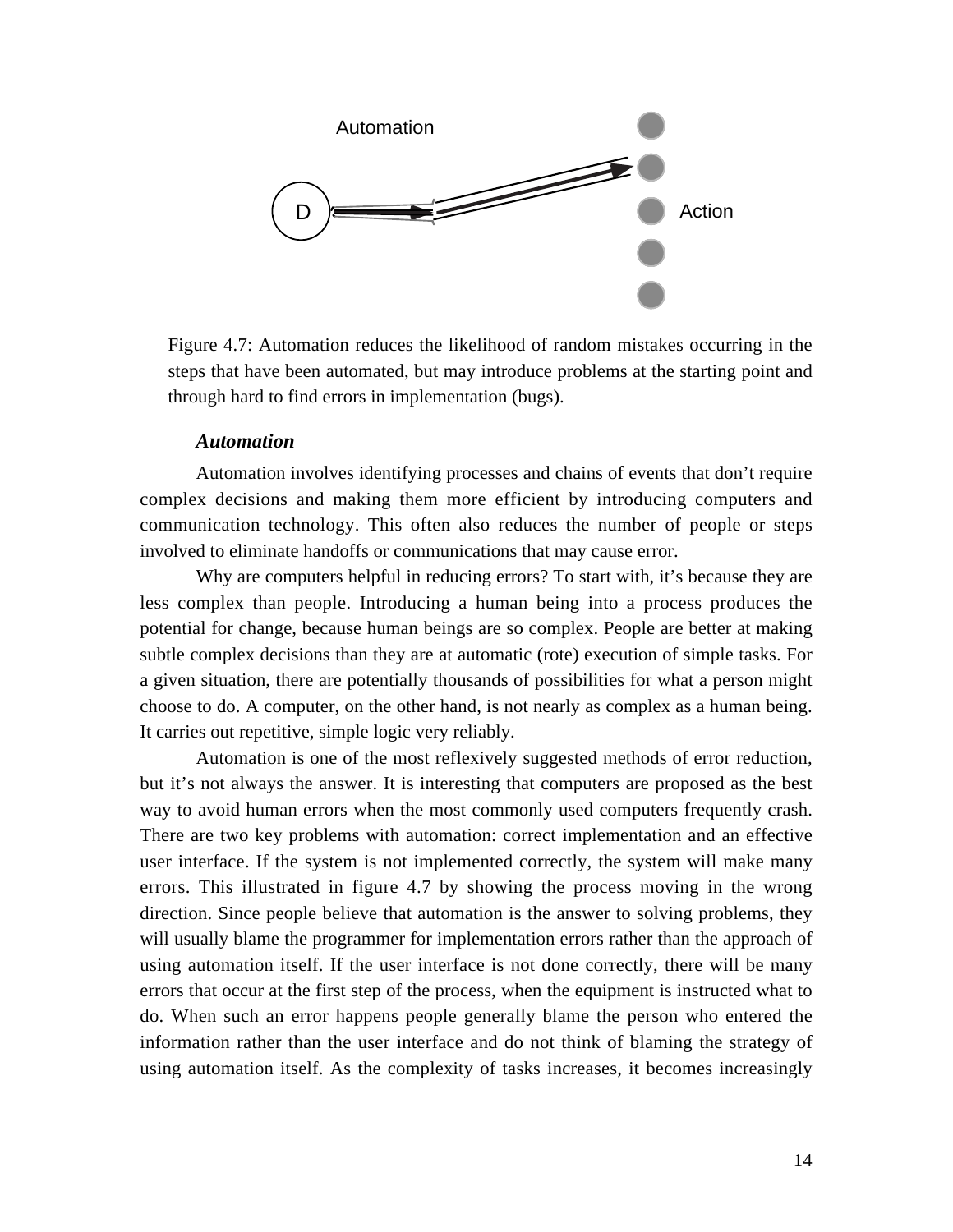difficult to make sure these two are done correctly. Indeed, sometimes it is much more difficult than having people do them correctly.

More generally, to really make proper use of automation, it's crucial to understand what it is useful for. Automation will make things more *efficient* when the execution of a task can be uniquely and fully specified without any further decisions being made. It can also reduce error due to the elimination of unnecessary intermediate steps. For example, if, as we've been assuming, the doctor's prescription uniquely specifies what should be administered to the patient, then the process of fulfilling the doctor's decision involves no further decisions after the prescription is produced and automation can help. A hospital might set up a direct channel of information from the doctor to the pharmacy. The doctor would fill out an electronic prescription entry form that would immediately be sent directly to the pharmacy and printed out. The pharmacist would also do no copying whatsoever and would simply fill the prescription as printed out. We might go even further and install automated dispensing units, at least for common drugs, that receive the prescription and dispense the medication without any human intervention at all. Automated dispensing systems are already being implemented in some places.

Let's look more carefully at the first step, the doctor writing the prescription. One part of this step in which automation may seem to be helpful but is only if it is done correctly, is in providing an additional immediate feedback check at the time of writing the prescription. A physician generally checks the prescription immediately after writing it. She reads it to check that it is clearly written as far as she is concerned. An electronic entry system can be designed to enhance this immediate check by having a typeface version of the written prescription or by automatically showing additional information like the standard medical indication for that prescription. While this may be helpful, some words of caution are worthwhile. This automated process seems like the same as the case where the physician wrote additional information. It isn't. The additional information is not coming from the physician, it is only being verified. Verification has a lower level of reliability because it requires much less information from the physician. A physician is less likely to misspell a prescription and write the wrong indication (that happens also to correspond to the same drug that the spelling mistake gives), than to "blindly" approve an incorrect indication suggested by the electronic entry system. Thus, even if automation is used, it is better to have the entry system require the physician to enter both the medication and the condition. The key is to realize that the process of information transfer from the physician to the communication channel should not be made efficient. Despite the great desire to make it easier, the key to avoiding errors is to require more information from the physician as opposed to less. Once electronic entry is completed, feedback checking at the time of administration will be easier. Feedback involves sending information into two channels that contain identical data, which can then be checked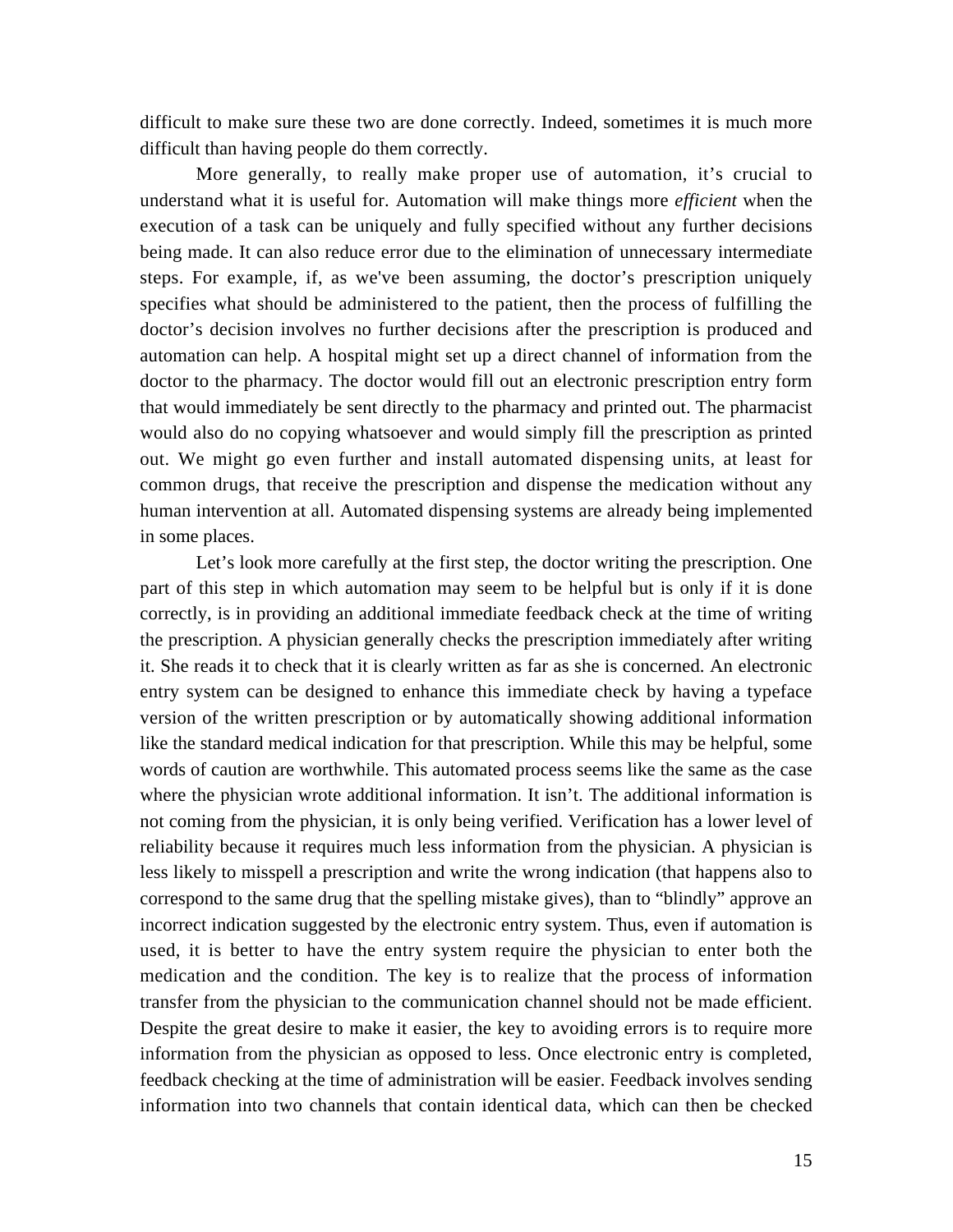against each other. One set of information is transferred to the pharmacist and translated into the medication, which then physically passes to the patient. The other channel is the feedback channel, which will simply contain an electronic version of the doctor's original prescription. Since the electronic version can be sent around automatically in any number of copies, the feedback process is simpler and, if the equipment is reliable, more reliable.

Feedback checking could be further augmented by having the computer read the package and do the comparison of medication with prescription (rather than the person administering). A few pharmacies and hospitals have adopted barcoded drug selection procedures, in which a paper prescription includes a computer-generated barcode that can be deciphered automatically at the pharmacy before dispensing, and even at the patient's bedside directly before administration. According to the FDA's recent regulations (February 2004) most prescription drugs, and over-the-counter drugs frequently used in hospitals, will be required to bear a bar code uniquely identifying the drug, its strength, and its dosage form. Checking this information with a barcode reader at the patient bedside—especially in conjunction with barcoded patient bracelets—could catch errors involving the wrong medication, dosage, timing, or patient.

There are many other useful ways for introducing automation into a system—electronic medical records, hand-held wireless computers for bedside use—but recognizing what they can improve and what they might not be able to do is important. Electronic medical records are important in enabling easy retrieval or sharing of information. However, among other issues, ensuring that the most important information is brought to the attention of the person who needs it, is not easy to guarantee. Hand-held computers can help in various tasks including checking medications. Some of the potential for improving the system and the required care in execution is described above. In each case the choice of what to automate and the quality of implementation are crucial to the development of effective systems. Since the existing systems have been developed and refined over many years, it will be difficult for new systems to introduce improvement unless great care is taken.

#### *Two decision makers*

Up until now we have been assuming that there is only one decision maker in the system—the doctor. However, it is definitely not that simple. For example, pharmacists also are responsible for making decisions—they're not just following instructions. Pharmacists are often responsible for determining whether multiple drugs prescribed to the same patient are incompatible, that is identifying harmful drug interactions before they occur, or making substitutions of one drug for another.

How does the complexity of the pharmacist's decision-making affect the possible solutions we've discussed so far? Some of the suggested improvements may not work as well or even at all in this case, while others survive unscathed.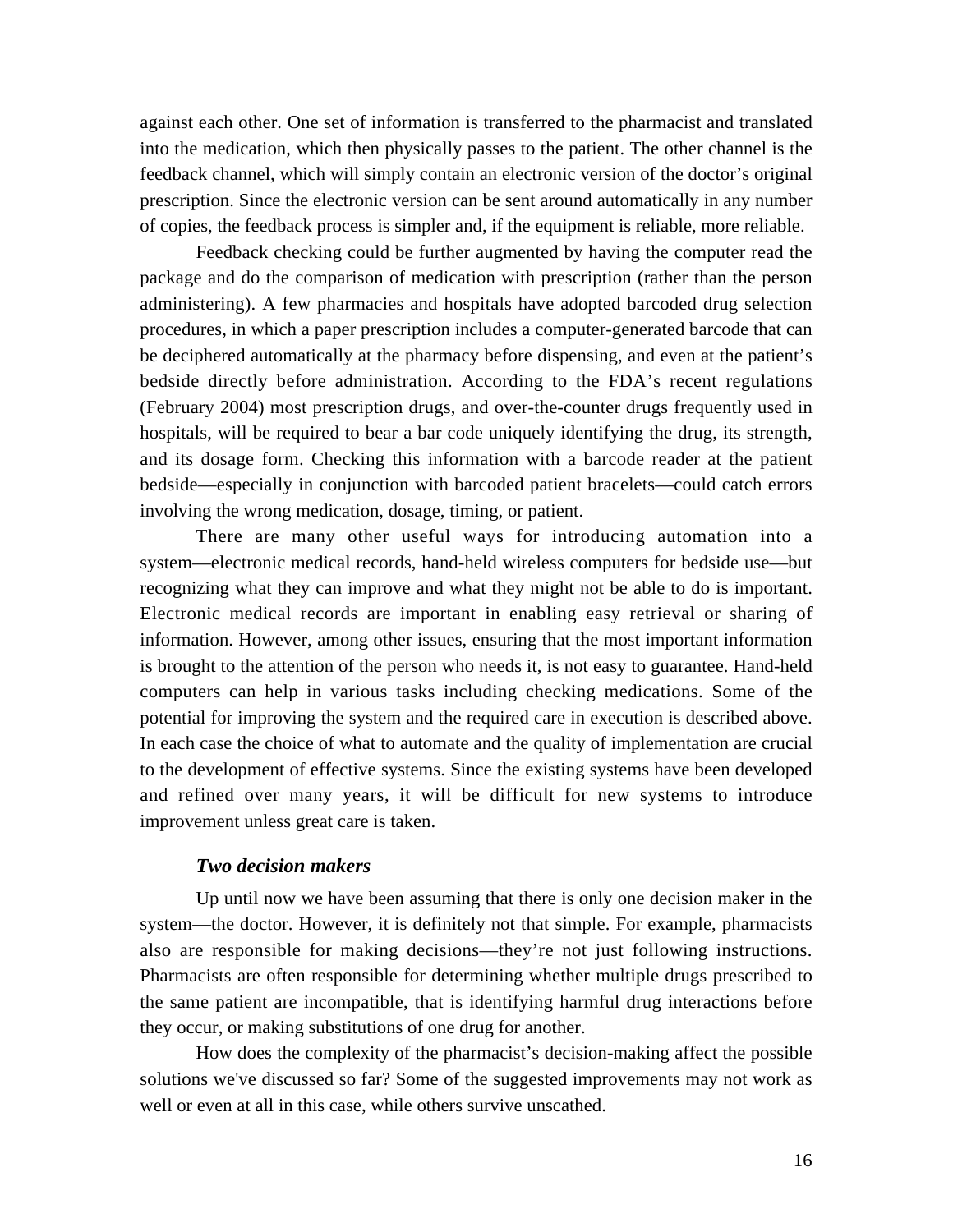Feedback correction now has a problem. Since the pharmacist can make drug substitutions, there may be good reasons that the prescription is not the same as the drugs that are administered. A simple feedback checking process will not work. The checking process, whether manual or automated, has to be able to figure out whether a substitution is OK or the result of an error. Either the person who is doing the checking or an automated system that performs checking must recognize which substitutions are reasonable and which are not.

Adding redundancy in the prescription still works. It improves the communication channel to the pharmacist without interfering with the pharmacist's decision making and allows him to modify the prescription if appropriate. In this case, writing both the medication and the indication seems like a really good solution.

Eliminating intermediate steps between the physician and the pharmacist, or between the pharmacist and the act of administration may still be helpful, but it cannot eliminate the pharmacist involvement. The same is true of automating steps in the process. The automation should not interfere with the decisions that are made by the pharmacist. Indeed, understanding the decision making role of the pharmacist is a key issue in determining whether or what steps to automate.

#### *The many-to-one communication channel problem*

Let's expand our view of the system one more step to observe that there are many different physicians sending prescriptions to the same pharmacist. Because of specialization there are many different types of physicians, and each specialty will tend to have its own set of most commonly prescribed drugs. While there are some drugs that a neurologist (a specialist in nervous system disorders) and a rheumatologist (a specialist in arthritis) might both prescribe, there are many others that are particular to each specialty.

From the neurologist's perspective, there's little to worry about when writing a routine prescription for Cerebyx for an epileptic patient. If there were another drug with a similar name that the neurologist tended to prescribe, he might naturally be more careful to identify clearly which he meant. But neurologists don't often prescribe Celebrex and from his point of view the communication path to the pharmacist may seem good enough. Similarly, a rheumatologist whose prescriptions happen to pass through the same pharmacist may see little likelihood for confusion in her own writing of a Celebrex prescription.

But this is not at all how the pharmacist sees it! The problem is that while the physicians have no need to think of both possibilities, the pharmacist is faced with both regularly and confusion is very likely indeed. More generally, there are many more possibilities on the pharmacist's side of the communication than on the physician's side. Having many different people communicating with one person places a very high demand on the communication channel at the far end. This is why it is not really enough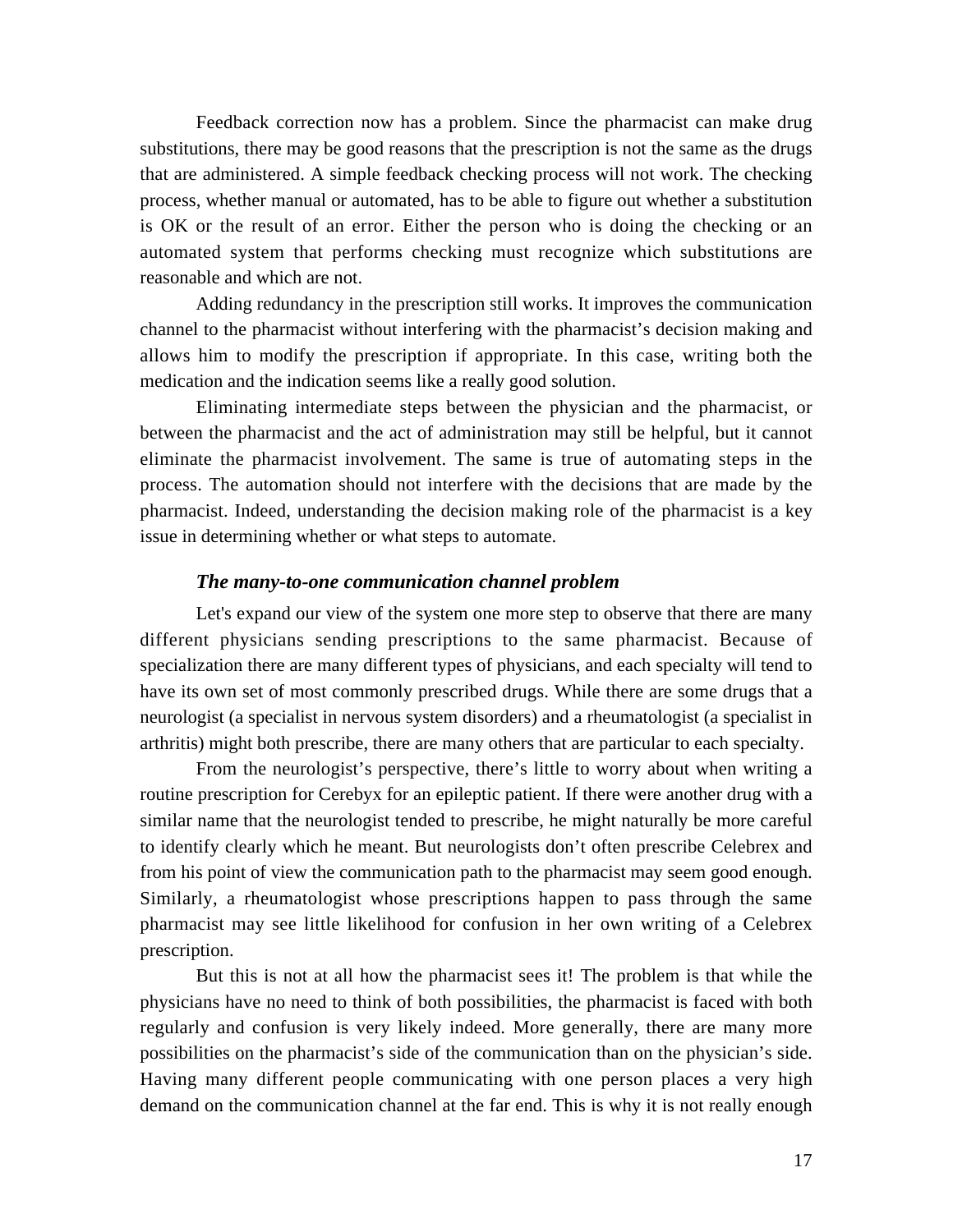for the physician to consider his own handwriting and ask himself if it is clear enough. He must consider what the pharmacist sees—how many possibilities the pharmacist has to distinguish among—to appreciate what he really needs to be clear about.

If one of the major problems lies with an unbalanced communication channel why hasn't this view received more attention? The answer is quite simple: differences in perceived authority between physicians and pharmacists. Physicians are assumed to be more important and to have more power than pharmacists. Because of this, even if a pharmacist is uncertain about what drug the physician is prescribing, he might be reluctant to call up the physician to double check. Power is a key aspect of how roles are designed in an organization, and the weak points in organizational effectiveness are often determined by how power is perceived.

Differences in power generally are a way of shifting burdens from the powerful to the less powerful. Among these burdens is that of complexity. When physicians are powerful they can shift some of the complexity of their tasks onto others. If pharmacists become more powerful they could shift some of their complexity back to the physicians. This might not be a good idea if physicians have to respond to many calls from pharmacists at a time when they are already overburdened. Understanding which is better can only come from a more careful understanding of how the complexity of tasks is distributed through the system.

Now that we understand the problem and why it exists, how can we change the system to address the problem? Insisting on the physician's writing the prescription in two ways, for example, the drug and the condition (indication), seems like the most direct solution. Or every prescription could be labeled with the specialty of the physician writing it. This would be a weaker, but possibly sufficient way to include extra information. Marking the specialty of the physician that gives a particular prescription might be done in a partially automatic way, for example by including it on prescription pads or through using an electronic identification system. This way the system can distinguish between what different physicians may write, without imposing special rules to make it work.[8]

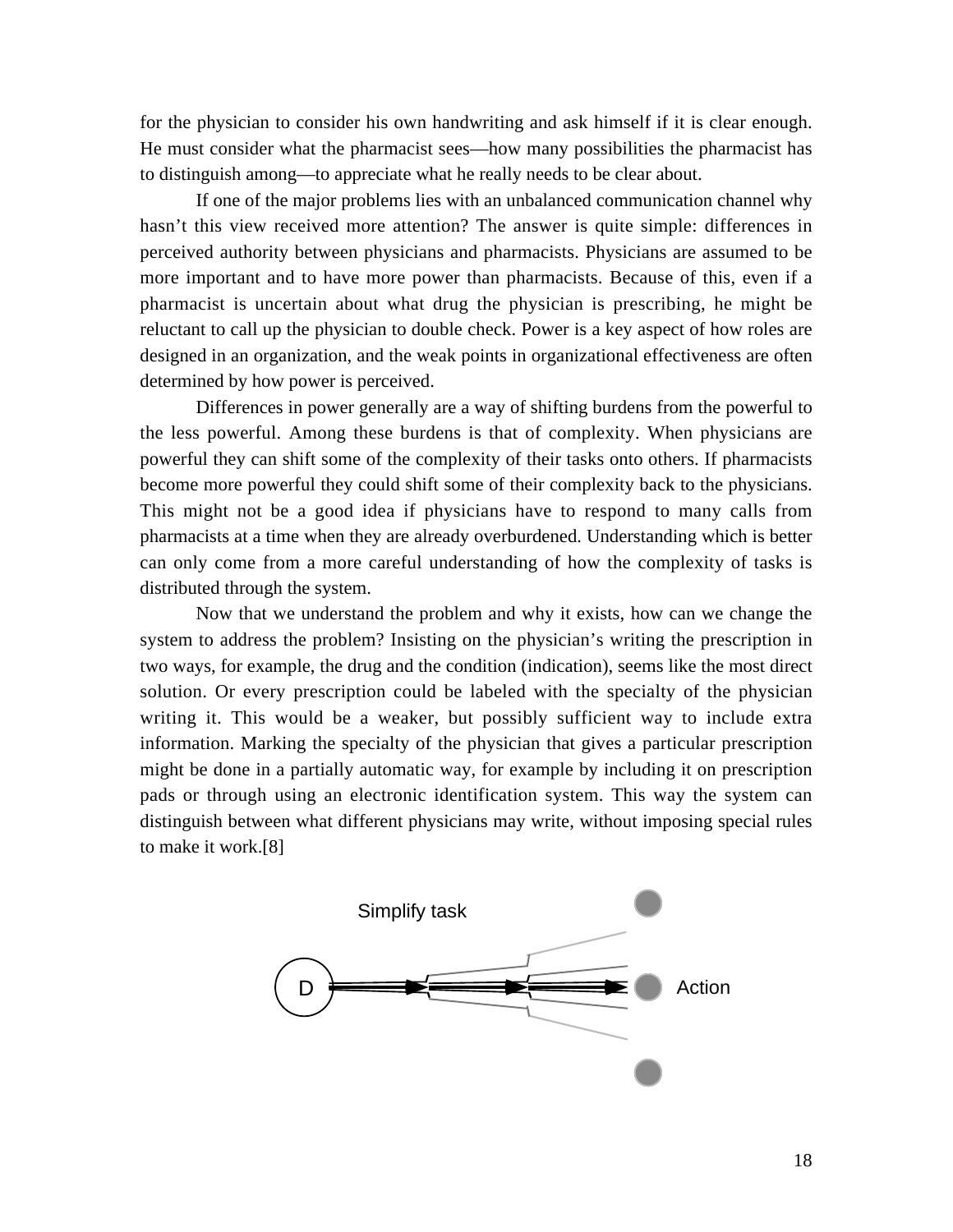Figure 4.8: Simplifying the task reduces errors by making fewer options, shown here by reducing the number of dots representing valid actions. If fewer options are needed to perform the task, then this can work. Otherwise, specialization has to be part of this approach.

The next step in our discussion will change its focus. While we will still consider the communication channel, we can also use the next approach to address wider issues in the organization. This is important because the communication channel itself is not the only reason that errors occur. The wider view is necessary to address many other sources of error and thus to solve systems-related medical error problems.

#### **Reducing local complexity**

The use of feedback, redundancy and automation can help with the problems associated with communication channels. They reduce the demand on, increase the capacity of, or reduce the error rate in the communication channel. However, in many cases the source of errors may be the complexity of the tasks the individuals within medical system have to perform. The number of possibilities that medical practitioners face at every decision may be too large. A crucial method of error correction is to reduce the number of options available at any given step in the process (Figure 4.8). By limiting the set of possibilities that could be chosen, you reduce local complexity and thus reduce the likelihood of mistakes.

There are two ways to reduce the complexity that a person has to deal with. The first is to simply reduce the number of actions that the entire system can execute, and thus the number of possibilities the individual has to deal with. The second is to divide up the many possibilities among multiple individuals. Whatever changes are made to reduce local complexity, it's important to assess whether the overall task still has sufficient complexity to be effective. This is the crux of the problem of organizational effectiveness: you want your system to perform high-complexity tasks, but with individual local tasks that are simple enough that errors are unlikely to occur.

#### *Reducing unnecessary possibilities: Standardization*

The elimination of possibilities starts from the recognition that in practice, you don't always need *all* possibilities that might in principle be used. We see this process of stripping away unnecessary possibilities in many forms of standardization. For example, in the past pharmacists were responsible for mixing ingredients to produce medications in various forms (liquid solutions, ointments, powders, tablets and capsules). Today, however, pharmacists do much less mixing and packaging of the drugs, which usually come prepackaged in standard forms. Also, nowadays the dosage for many drugs is the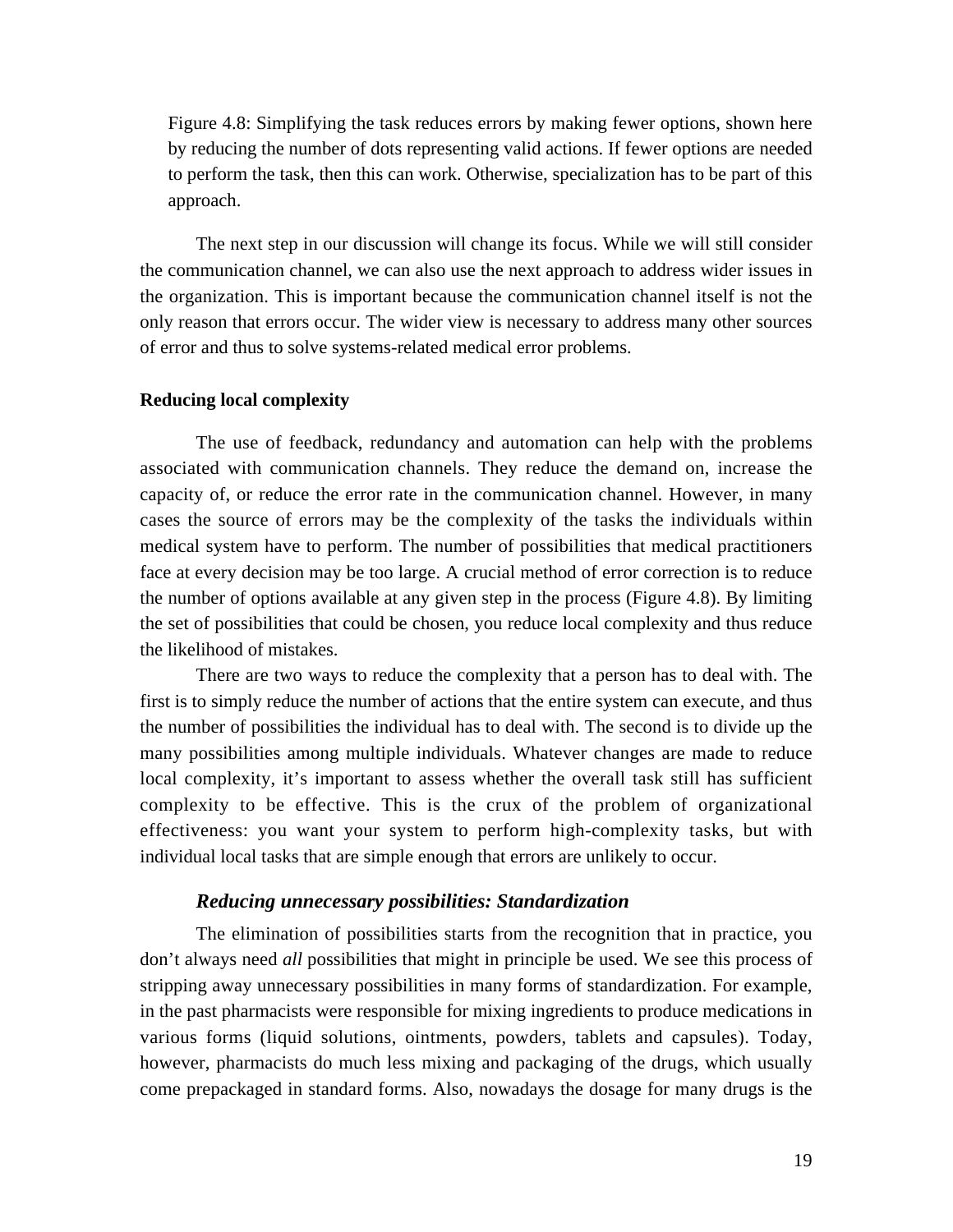same for all adults, often administered at fixed times twice a day. Drug packaging provides only a few options for how it can be administered. All of these changes reduce the set of possibilities tremendously. As long as the possibilities at your disposal correspond to the possibilities needed for treatment, this reduction in complexity is a very good idea.

In general, standards of practice lead to reduction of complexity. To the extent that we can be certain that the possibilities we are eliminating are absolutely unnecessary, this is great. However, when people develop standards they often consider only the "typical" or "average" case and create standards that do not apply to the space of all possible cases. Even in the case of standard adult drug doses there is the potential for problems: the same dose can have a very different effect depending on whether it's administered to a football player or a jockey. This is the danger inherent in standardization: reducing complexity when it is needed for effective action.

Automation provides additional methods for standardization and constraints on the possibilities. For example, an automated system of electronic prescriptions could be used in quite reasonable ways to constrain the possibilities. The drugs could be organized according to condition being treated. Both the condition and the drug would have to be entered, in effect enforcing the redundancy recommendation given above. However, once the condition was entered, the set of medications that might be specified could be restricted. This means that the system automatically constrains the medication choices depending on the condition being treated. Alternatively, drug choices could be constrained by the specialty of the practice, or the name of the physician, or even the history of the physician's pattern of prescriptions. With this kind of standardization, the doctor would select from a restricted number of choices. The automated system would use the information already entered to winnow the possibilities to choose from, reducing the possibility of error.

This kind of automated standardization would mean, for example, that a doctor prescribing pain medication for an arthritic patient would be unable to prescribe Cerebyx by accident instead of Celebrex if he has already specified that he's treating arthritis. Such a system, well implemented, could be a reasonable automation of the process we described earlier of redundantly identifying the drug with the condition. However, it is important not to constrain the independence of the physician too much. The system must have procedures by which the doctor can override the standardized set of options; otherwise, the doctor's limited choices might not allow exceptions necessary for specific cases.

One example where standardization does not appear to work is the conventional drug formulary system used by many health care organizations. Drug formularies are designed to limit the type of drugs that can be used. This was supposed to save money by limiting the prescriptions to lower cost drugs, when there were roughly equivalent lower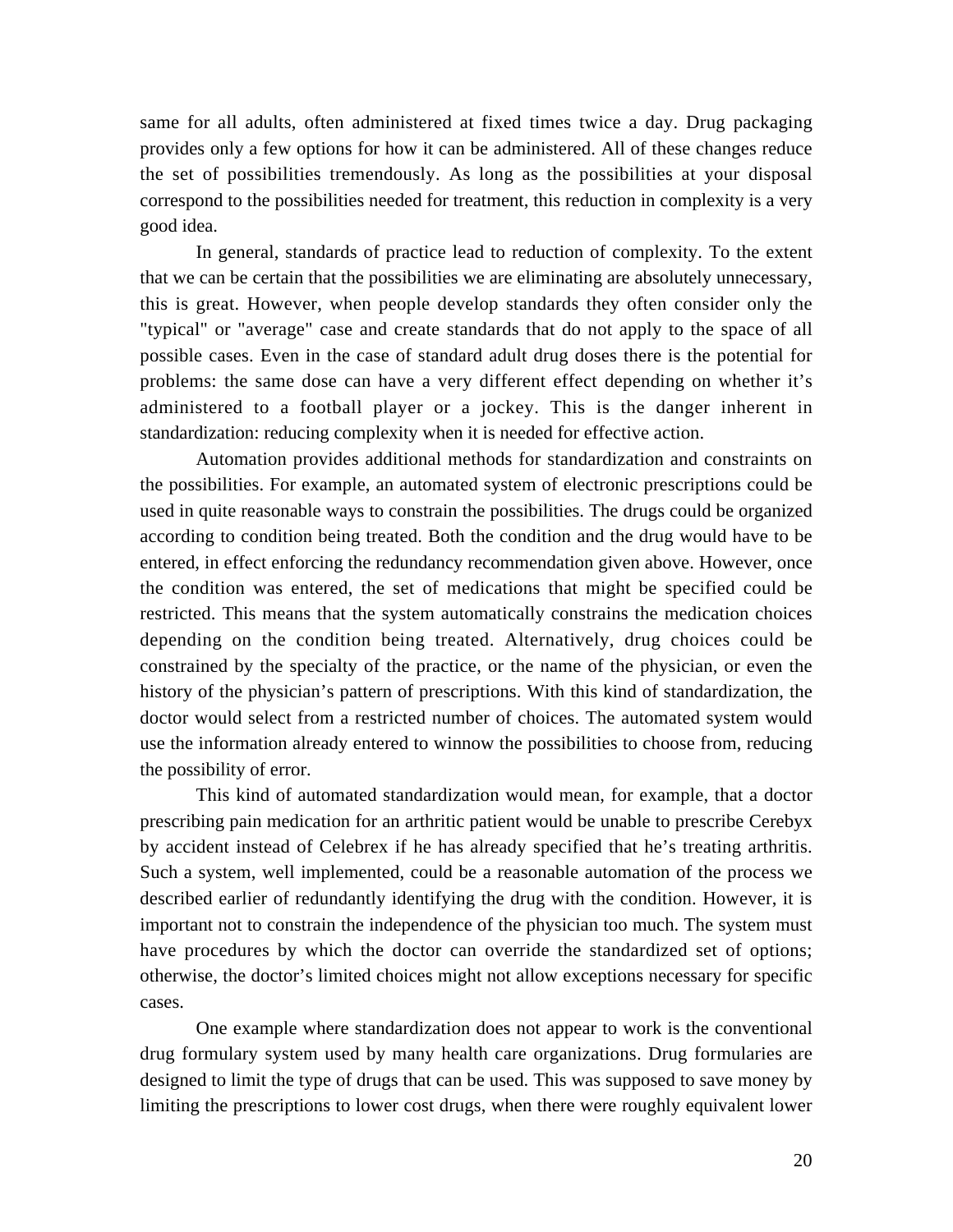cost and higher cost options available on the market. However, studies suggest that such plans have had the opposite effect,[9] increasing spending, while at the same time decreasing overall quality of care. Among the reasons for this outcome are the need for doctors to go through special administrative procedures to receive approvals of exceptions, and the use of "second-best" treatments that later required further medical care.

#### *The pharmacist's task and specialization*

It is important to develop an understanding of task complexity to understand why solving the communication channel problem discussed earlier might not be sufficient for diminishing overall error levels. Let's take our best example of a method to fix the communication channel problem: writing both the indication and the drug. This approach seems like a very good solution for the communication channel problem and it might actually solve the prescription drug problems.

However there is a limit to this solution's overall effectiveness. Consider the pharmacist who receives the prescription. People quite generally separate different types of information to different parts of their brain so that they can make composites that are the basis of creativity.[3, Chap. 2] While these composite states are the enabler of creativity, they are also a key source of errors. It is possible that a pharmacist would, therefore look at "Celebrex; Seizures" on a prescription but fail to notice the error. His brain may not see the incompatibility because of dissociation.

Right now the risk of this happening is not likely to be very high, but it's important to recognize that this could become a major problem if the complexity of drug prescriptions reaches a high enough level. The complexity might increase as the number of names of drugs increases to the point that there will be enough combinations of drugs and conditions to create confusion. It is also important to realize that the dissociation we spoke about varies from individual to individual quite a bit. So it is possible to select the people who are naturally (or by effective habit of action) good at making sure that both the drug name and the indication are consistent with the drug given. If a person makes an error, then we could reasonably consider whether improved training is needed or that someone else would be better at the job.

Still, what can be expected even from very proficient people is restricted by the complexity limit of the individual. Once the necessary tasks surpass this limit, we need a different solution, one which assigns the tasks to multiple people rather than to a single individual. This is what happens in specialization, which can take many forms.

The first approach is to divert cases into separate channels. Using this approach you can limit how many kinds of cases a particular individual deals with, reducing the complexity of his task. Specialization is a very important and effective technique for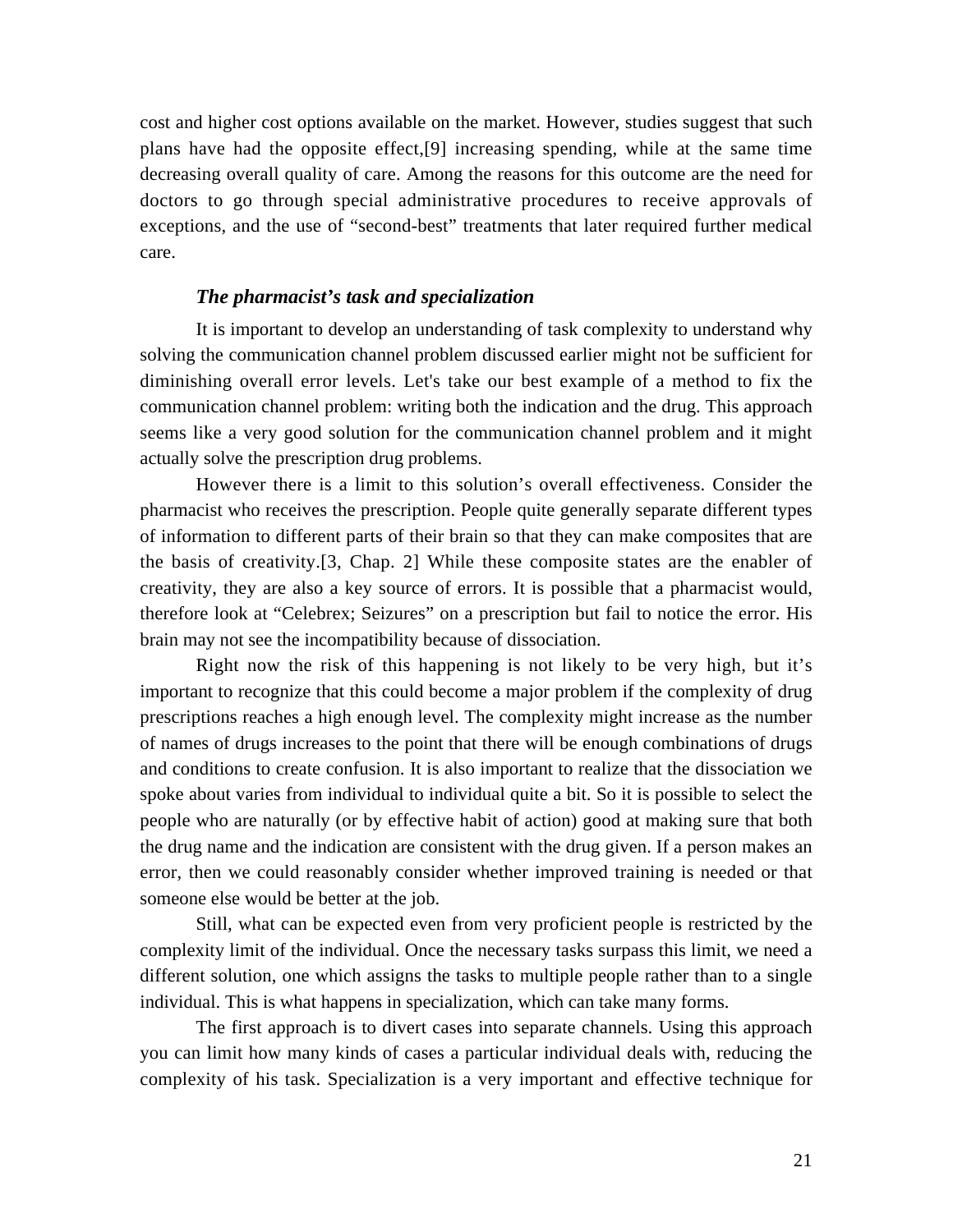complexity reduction. We'll understand its importance more clearly if we take a look at the usual medical routing system.

Figure 4.9 is a diagram of a standard medical routing system. This arrangement isn't universal (it does not apply to the emergency room), but it's still fairly typical. The white circle represents the general/family practitioner and the numerous black lines are the many patients who come to see him. These patients have a very wide range of conditions, and rather than treat them all himself he's referred them to specialists, the colored circles.



Figure 4.9: Medical routing system: The general/family practitioner receives all patients, makes some decisions and routes the others to specialists, who will be responsible for making further decisions.

The family practitioner thus deals initially with an extremely large variety of possible conditions. Her task, however, is limited to addressing directly a more limited set of conditions and routing (assigning) the rest of the cases to the specialists. The specialists don't have to deal with the same level of complexity as the family practitioner. Each specialist receives patients with a much smaller assortment of similar or related conditions. The specialists allow the primary doctor to forgo treating certain patients, so that the actual treatment of the patient happens at a much less complex level. This makes a lot of sense—you're separating the cases so that the set of cases that any one person has to address is less complex. Still the overall process has a much higher complexity, which is clearly necessary to address the individual case needs. This is the point of specialization.

However, this diagram does not completely represent the entire routing system. Where do these cases go after the specialist? They go (via the prescription) to the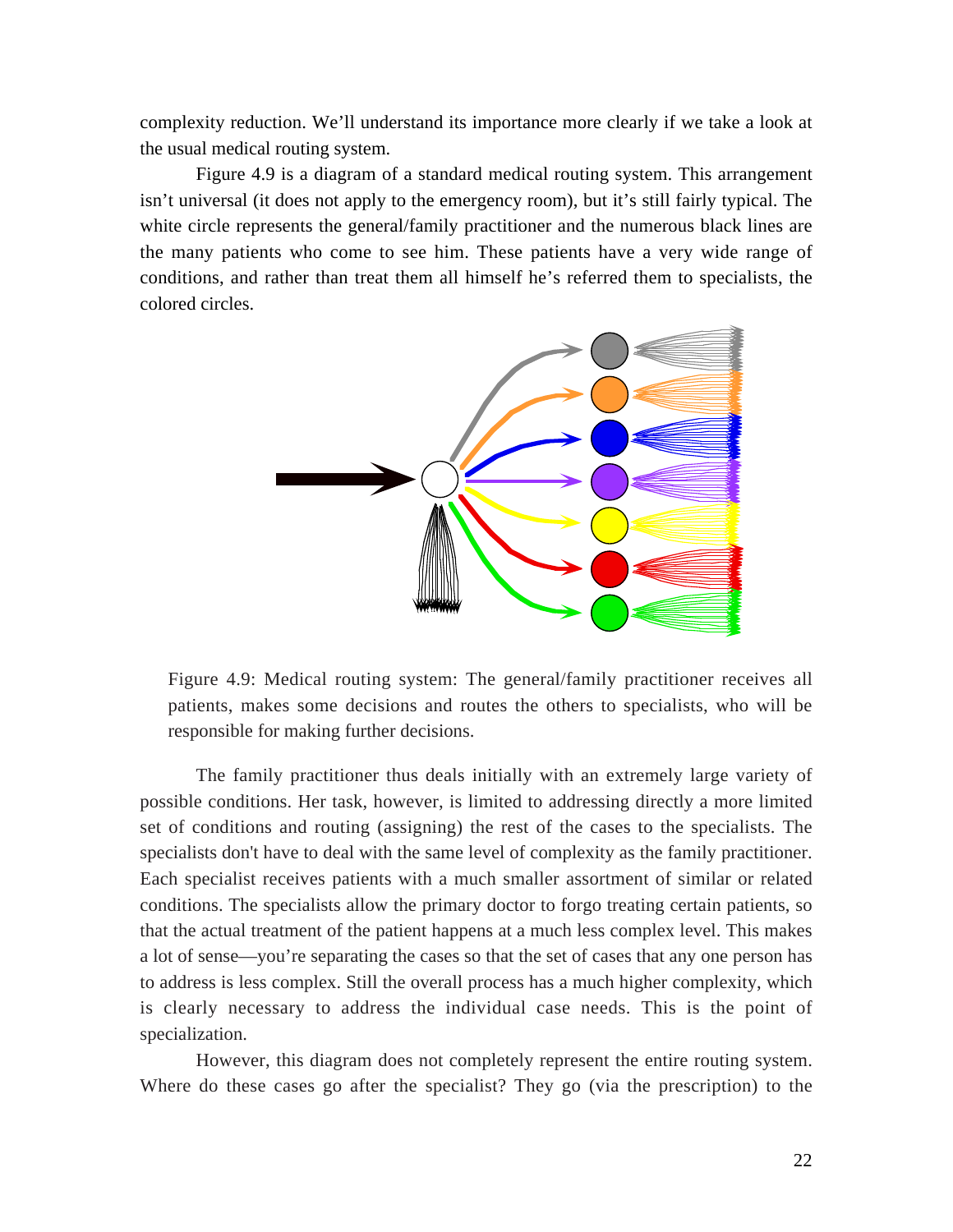pharmacist, the rightmost circle in Figure 4.10. This circle might also represent the nurse administering the medications to the patients themselves or providing other aspects of the care.



Figure 4.10: All specialists send patients to a pharmacist for medications (the general/family practitioner also does so; this is not shown in the figure).

What's wrong here? The cases have been separated because together they're too complex for one doctor to handle. Now, however, they're reunited again (either in the pharmacy or in the care of the administering nurse.) It's certainly not the case that all these patients now have similar needs—they still have vastly different treatment programs ahead of them. Of course, the full complexity of all of the cases does not fall on the pharmacist. There are many aspects of treatment aside from medication, and every condition does not require a distinct medication (consider the many different kinds of infection that are treated by the same antibiotic). Still, the routing system does reveal where problems are likely to arise. The architects of this system have applied complexity reduction to one part of the process, by referring patients to specialists, but have failed to do so at the other end of the channel, making it pretty obvious that the system's weakest point will be at the pharmacist/nurse, through whom all treatments must pass.

What's happened here is a good example of how systems adapt to increasing complexity. In general, as we learn more about how to treat medical conditions, the complexity of medical care increases because we learn how to effectively address a more highly varied set of cases using more specialized treatments. The community of physicians has addressed this increase in complexity by increasing the level of specialization, but the other parts of the system (like the pharmacy) have not found a natural way to adapt, so it's to be expected that problems will primarily arise at those points.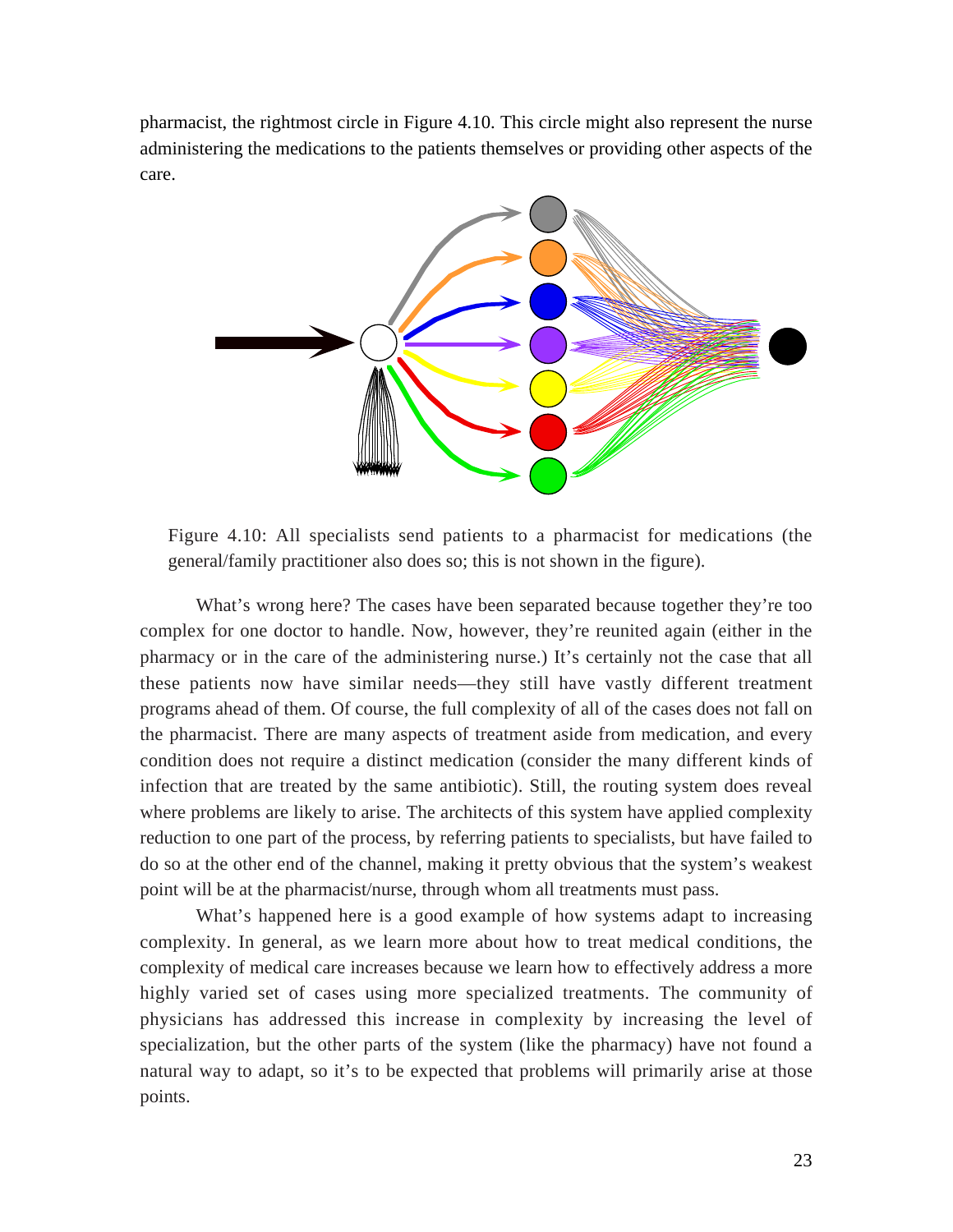In order to make this system function more smoothly it is necessary to apply specialization to more than just one part of the process. From this diagram, the most obvious functions that should be specialized are the pharmacy and nursing care. There is already a limited degree of pharmacist specialization and nurse specialization. Nurses are specialized for emergency rooms, intensive care, anesthesia, and other areas. However, nursing specialization has been reduced in recent years with the cutting of costs, even as nurses' tasks have become more and more complex. The question is, how much specialization is appropriate? While it is clear that physicians have the most need for specialization, some degree of specialization of other professions in the tasks they perform is also likely to be necessary.

The importance of specialization can be found at many levels of organization. Specialization at higher levels of organization such as the care team or hospital would reduce the need for further specialization among the professionals who are working within that system. For example, we can consider the possibility of institution specialization, as found in children's hospitals, oncology (cancer) hospitals, trauma and burn centers. A pharmacy at an oncology hospital will be highly specialized for the very complex problems of drugs for cancer patients, for example. The existence of these specialized hospitals implies the importance of specialized knowledge reflecting the high complexity of care for patients in the categories (children) or with the conditions (cancer, trauma and burn) they treat. It also reflects the existence of a sufficient number of such patients to require a free standing institution. Developing specialized hospitals for every medical condition is not justifiable because the same circumstances do not apply, and because many patients experience multiple conditions.

At a lower level than hospital specialization, it is worthwhile to consider the strategy of forming teams. A team, consisting of doctor, nurse, and pharmacist (or a limited number of all three) can deal with the entire process of deciding what medication to use, filling the prescription, and administering the medication to the patient. If the unit is specialized to deal with certain types of cases, the number of distinct cases and possibilities that each individual has to deal with is drastically reduced. Moreover, different physicians even within the same specialty have different patterns in how they treat patients. This means that reducing the number of physicians that a particular pharmacist or nurse has to interact with reduces the complexity that they have to address. According to a colleague of mine, in Japan pharmacists tend to work with only a few local physicians. Such an approach (with the same set of possible medications) would lead naturally to errors being far less likely, since the possibilities for each pharmacist are drastically reduced.

Creating such specialty teams is not always practical. Still there are other ways to simplify the task of a pharmacist. The basic idea is to separate, as much as possible, the tasks into well-defined and distinct subsets, increasing the effective distance between the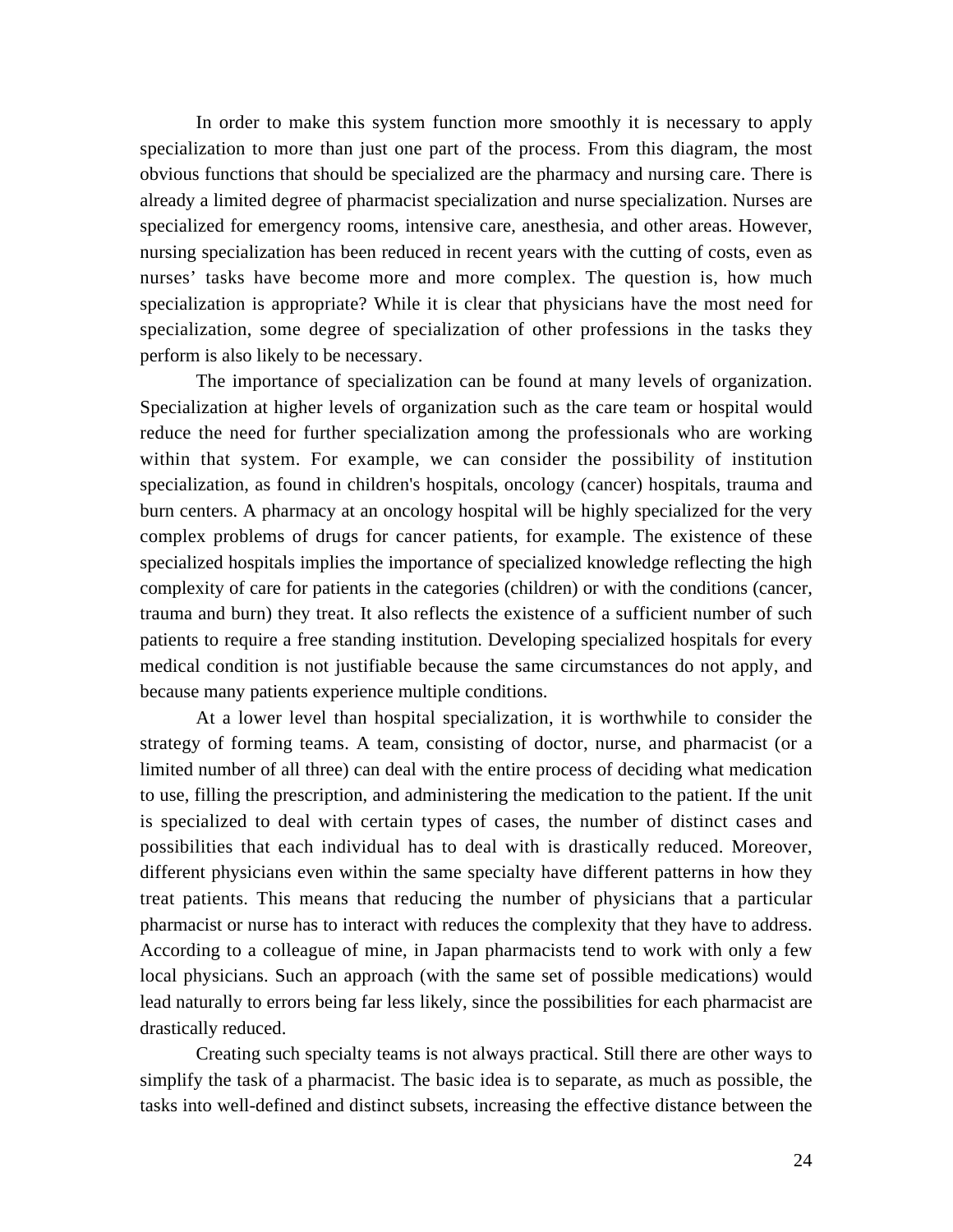tasks even if they have to be performed by the same individual. One way to do this is to separate the pharmacy itself into different areas corresponding to physician specialties. If the specialty of the prescribing physician were marked on the prescription pad (colored specialty pads might be used), the pharmacist would go to the part of the pharmacy with medications for that specialty.

The idea of using teams is also relevant when the standard form of specialization is not sufficient to deal with very high complexity tasks. Physician teams with collective decision-making and action are able to address much more complex tasks than individual physician specialists. Separating a single task to a number of specialists allows them together to perform tasks that can have the sum of the number of possibilities that each one of them faces. Setting up a physician team allows them together to perform tasks that have as many possibilities as the product of the number of possibilities that each one can address. This is a tremendously greater complexity. This is an ideal. It assumes that they all work in a mutually complementary way. Even without perfect complementarity, with proper training, they can work on tasks that are substantially more complex than individuals working separately.

How much specialization and collective action is appropriate—and for what specialties? There's no one answer to this question. Indeed, every hospital or clinic faces a unique flow of patients. The problem of specialization is also linked to the number of cases of a particular type that a medical system sees. Common cases should be treated in a streamlined way, at the other extreme, very rare cases should be treated as exceptions. The effort on a per case basis should increase gradually with how rare the type of case is. The formation of teams, therefore, combines considerations of efficiency and complexity. Specialization should be established so as to best fit the complexity of the medical care required.

#### **What kind of success can we aim for?**

Obviously a hospital cannot implement radical structural and organizational changes at once, and the impact of changes on costs is crucial. How to gradually transform an organization into the most effective structure for the complexity of its tasks is the ultimate point of this series of papers and will be discussed in detail in the third paper of this series. The problem associated with prescription errors, however, may be more directly addressed as it is likely to be first and foremost a communication channel problem, due to the convergence of multiple channels from different physicians to the pharmacist. As such, there are very small and easily implemented changes that can be made to reduce this kind of error. What kind of success can we hope for with these changes?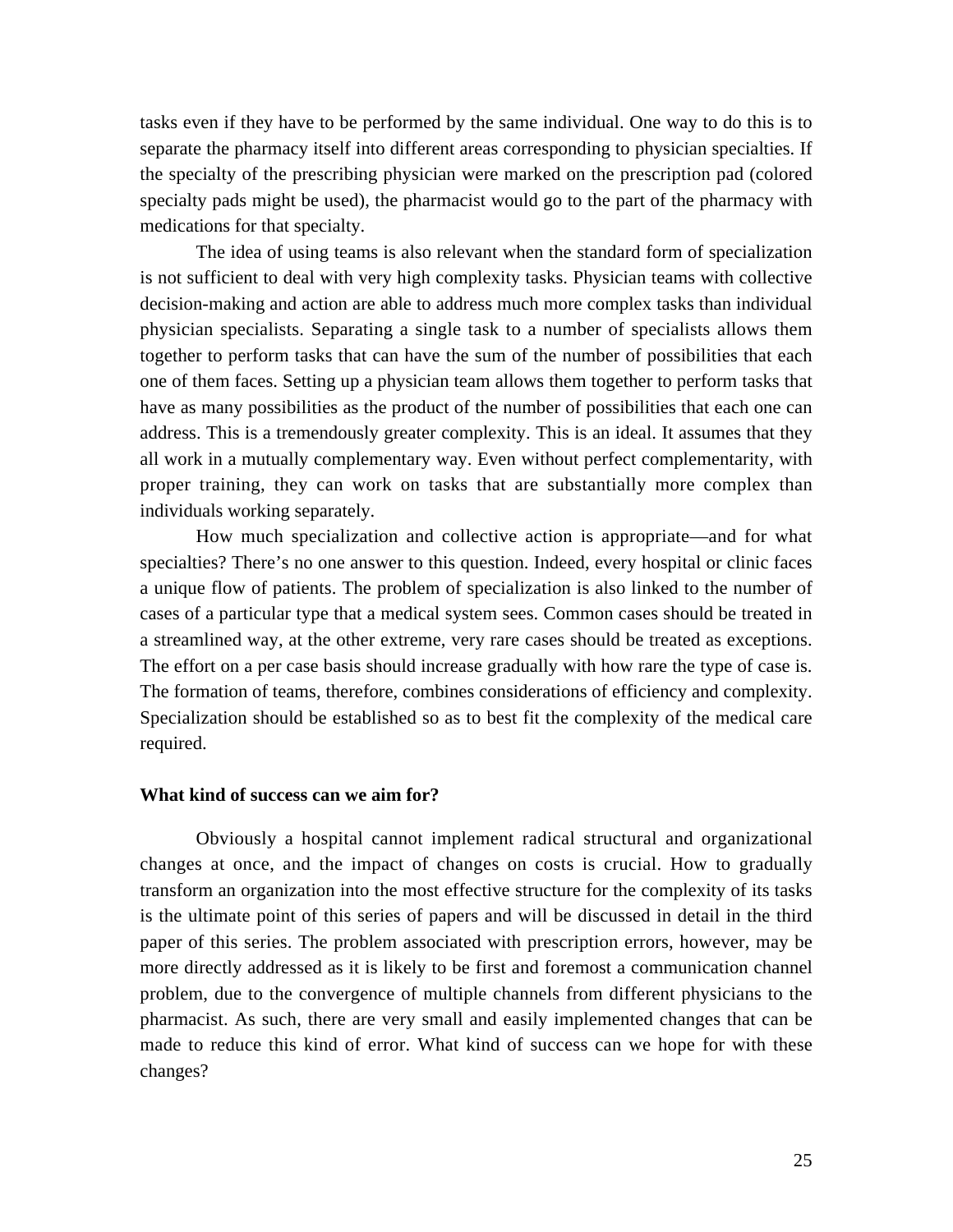In 1999, the Institute of Medicine's report urged a national goal of reducing medical errors by 50 percent over the next five years. A lot of doctors and health care officials, even those who thought the IOM's medical error statistics were overestimated, thought that this target was overly ambitious. Indeed, today the reduction of medical errors seems far away. How does it sound to you? Well, let's roughly estimate what kind of reduction in communication channel errors we'd get, just using the simple technique of adding redundancy to recording practices.

Studies indicate that a patient admitted to a hospital has a 5-10% chance of being the victim of some kind of life threatening medical error. One simple change can reduce this quite drastically. If there are on average about 10 procedures carried out on each patient during this stay in the hospital, then there is roughly a 1% rate of error for a particular act. (This assumes that the errors are independent. [Aside: The way to calculate this is to ask what is the probability of no error occurring which is  $0.90=(1-0.01)^{10}$ ) Say we introduce some redundancy into the system by having the doctor produce two copies of the prescription, which are checked against each other before administering the drug to the patient. We assume that the errors in each copy are independent, so that each of them has the same individual error rate. By adding this one act (double checking the prescription), the error rate will be squared, and you'll end up with only a 0.01% chance of error for an individual procedure—and therefore a 0.1% chance of error for a particular patient. So with this one small procedural change, we have reduced a patient's chances of being subject to an error by 99%!

This is a simple calculation that does not take into account a variety of factors. Some of these factors would reduce the eventual error rate still further, others would increase it. For example, if the average number of procedures performed on each patient in the hospital is higher than 10, the reduction in error rates would be even greater. If errors are not independent because the people are too tired to write or read effectively then the error rate will be higher. Still the message should be clear: it is possible for a very simple change that addresses the actual problem to have a major impact on error rates, even making the error rate so small as to be unnoticeable. So we've just learned something extremely important: the amount of redundancy that you have to introduce into a system in order to reduce errors to the point of undetectability is not large. You don't have to implement a whole slew of radical changes in procedure in order to dramatically reduce error rates.

Government agencies and independent health safety organizations have very diligently proposed lists of recommendations for changes to address medical errors and some hospitals have responded by spending lots of money and manpower on implementing many of them in a "coordinated attack" on medical errors. Other hospitals have become overwhelmed by the problem of implementing these recommendations. A special emphasis has been placed on technology and automation. It is important to realize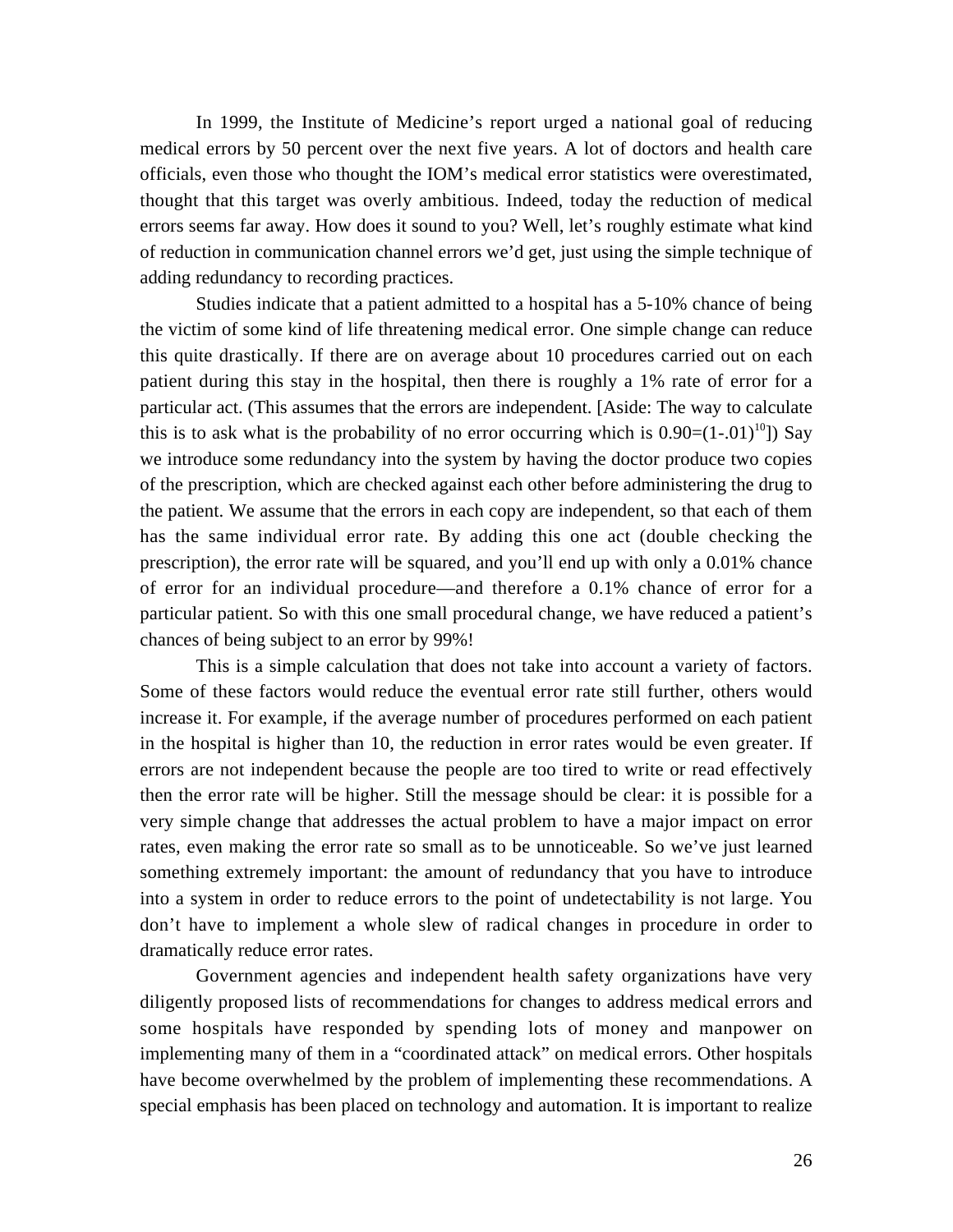that different recommendations will be appropriate for different hospitals, though some changes are likely to be useful for most hospitals. Differences in patient population, physician expertise and nursing programs, may result in a different space of possibilities for the same task at different hospitals—and the methods of error reduction that will be most effective will vary accordingly.

Though the choice of error reduction methods might be bewildering, the effects of appropriate ones, by this calculation, are exceptionally simple. All an individual hospital has to do, then, is pick one or two or maybe even three methods that address the particular communication channel problems they are facing. These changes should bring about a rapid adjustment and near undetectability in a short period of time. The moral of the story is that individual hospitals can try to implement reasonable changes and expect that they will lead to substantial and observable results. At the level of the individual hospital, 50% over five years is absolutely too modest a goal for reducing medical errors.

In the wake of the 1999 IOM report, the reaction of the health care and regulatory community was to focus its efforts on effecting change, originally through centralized action. This task was daunting, and ultimately unlikely to be successful, precisely because its goal is to produce recommendations and procedural changes that would bring all hospitals into line through stricter standards: standardized treatment policies and protocols, and technological devices that would reduce reliance on handwriting and memory. It's not that reducing errors by 50% over five years is not possible, but rather that because the medical system is a highly complex system effective change should arise from within, guided by an understanding of what goals can be reached and what approaches should be tried. Externally imposed standards and regulations will not result in a versatile system that can deal with the complexity of medical needs.

This places the onus on individual hospitals to test new ideas and evaluate them quickly. This fact has increasingly been realized. In March 2001, the IOM released a new report arguing that the health care system had to be reinvented, through a "sweeping redesign" of the entire system—not via the imposition of a "blueprint" for care delivery systems, but through the creative implementation of new simple principles of care. Eager to foster all promising routes for innovation, the IOM has now refrained from specifying proper procedures. It remains to be seen how the promise of the new decentralized approach plays out, but it is a step towards understanding how changes in the complex health care system can be effected. Encouraging local experiments will allow innovative new approaches in health care to be discovered.

#### **Conclusion**

Although in this paper, we've focused on errors concerning drug prescription and delivery, the basic insights are profoundly important for other kinds of errors in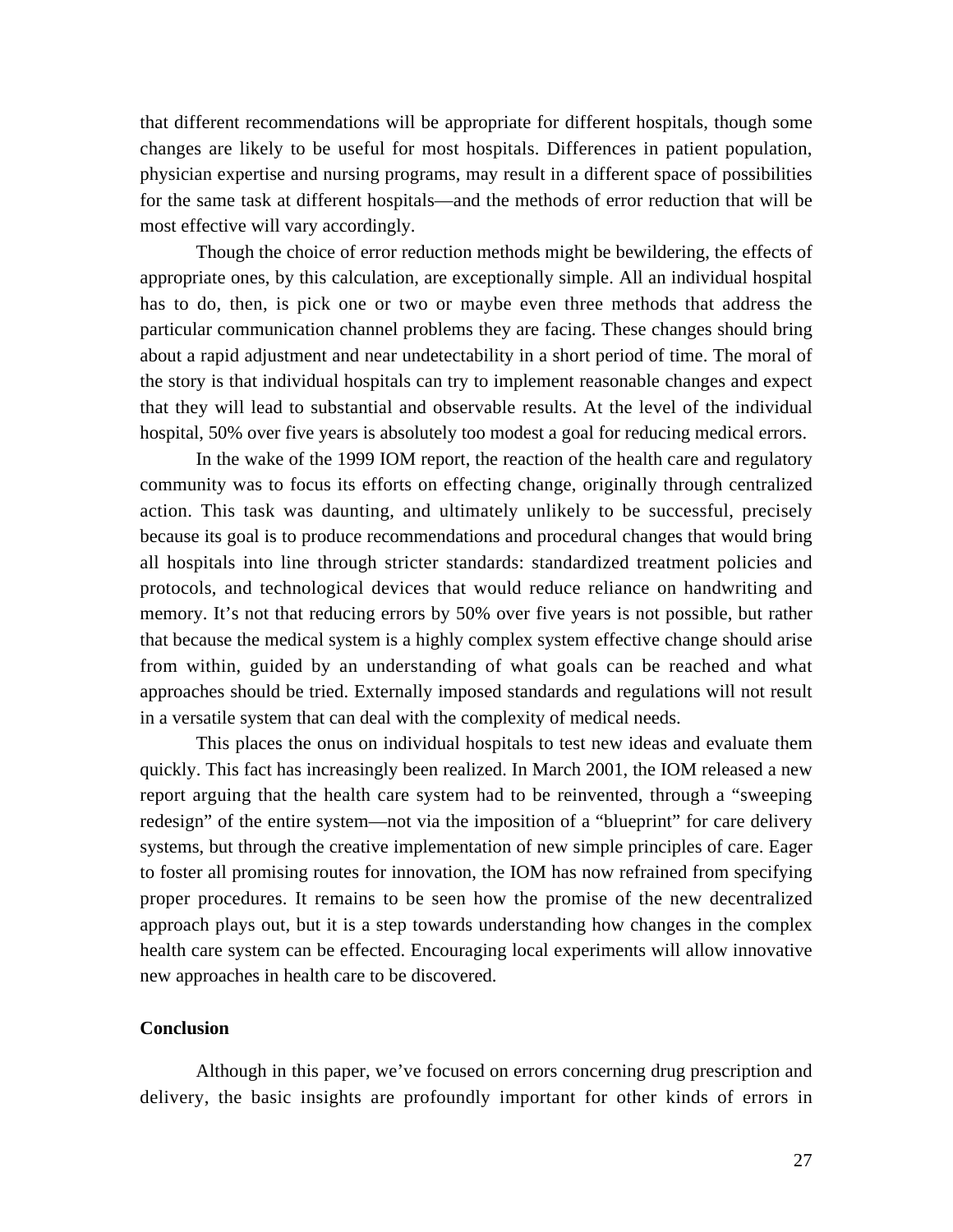treatment, misuse or failure of equipment, and incorrect diagnoses: medical errors have to do with complexity. To dramatically reduce the incidence of errors, one must identify where the complexity arises and create a system that has adequately complex capabilities.

Using the notions of complexity and scale, we can get a sense of what a successful medical organization would look like. In a successful organization, the convergence of messages from different types of individuals to one person is limited. Each communication channel is sufficient for the information flow. Unnecessary steps have been eliminated / automated where possible. Standardization reduces the complexity of tasks when it doesn't limit effectiveness. When complexity is unavoidably present, redundancies exist in the system to catch errors. The distribution of complexity across multiple individuals makes it possible for complex tasks to be performed effectively. More specifically, high complexity care is provided by teams with specialization of members of the team, as well as specialization of teams. More self-contained teams provide more individualized medical care from intake through diagnosis, treatment, release and follow up. In this way the traditional reduction of complexity by specialization at the level of the diagnosing specialist physician is maintained throughout the rest of the patient's care involving nurses, technicians, and pharmacists.

In this paper we have focused on how we can think about and design medical services and the teams that provide them. It is quite hard, however, to understand the full complexity of these systems. Rather than designing them, the main role of management and policy makers should be to create an environment in which the systems create themselves. The traditional way to do this is through economic competition. For the healthcare system a different approach is needed, and this will be described in the third paper in this series.

#### *References*

[1] World Health Report 2000, World Health Organization, 2001

[2] Institute of Medicine. (2001). Crossing the quality chasm: A new health system for the twenty-first century. Washington, DC: National Academy Press.

[3] Bar-Yam, Y., Dynamics of Complex Systems, (Perseus Press, Cambridge, 1997)

[4] Bar-Yam, Y., General Features of Complex Systems, in Encyclopedia of Life Support Systems (EOLSS), developed under the Auspices of UNESCO, (EOLSS Publishers, Oxford ,UK, 2004)

[5] Bar-Yam, Y., Multiscale Variety in Complex Systems, Complexity, 9, 37 (2004) [6] Goldstein, A., Overdose Kills Girl at Children's Hospital, Washington Post, April 20, 2001